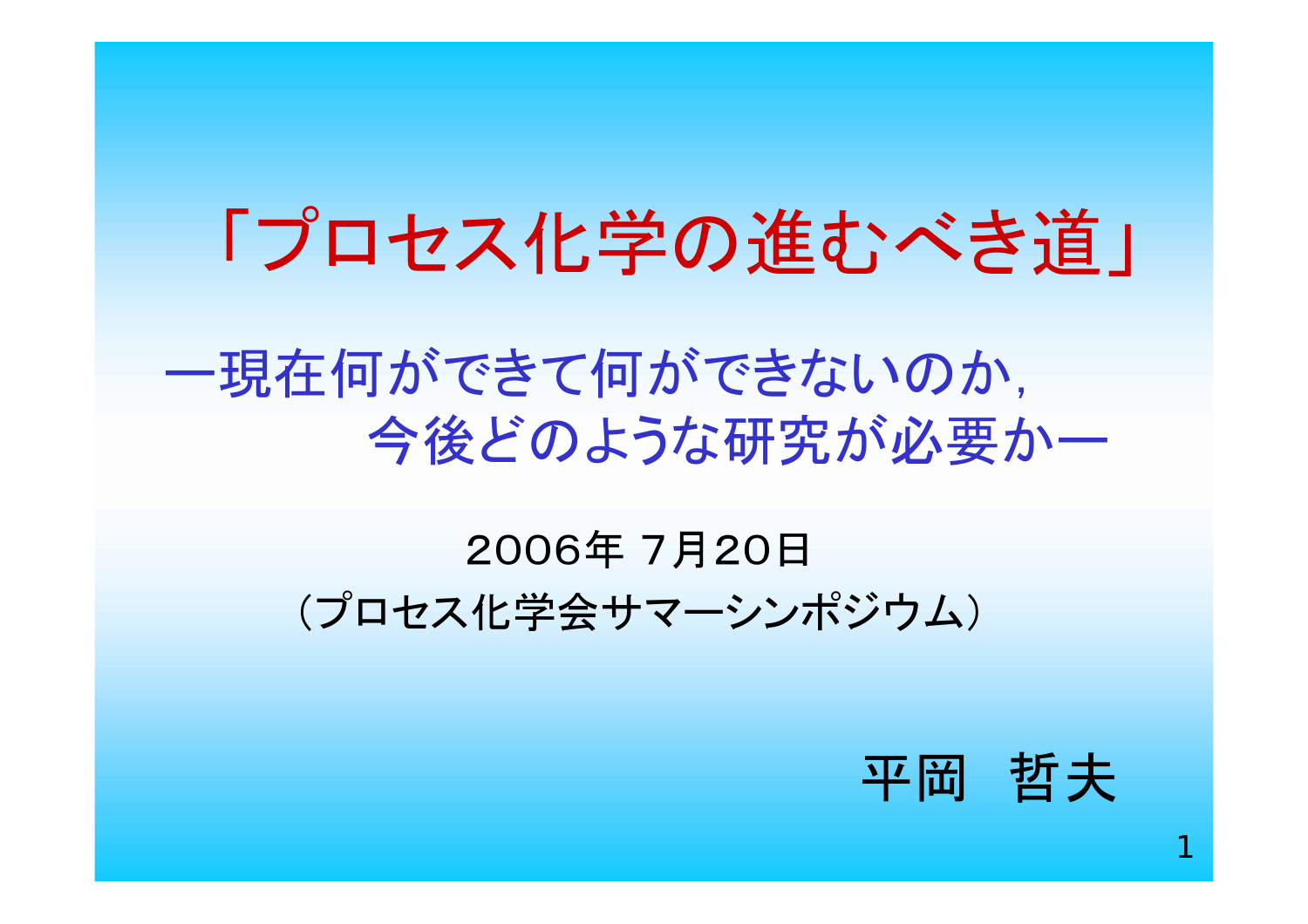#### 講演内容

- (Ⅰ) はじめに
- (Ⅱ) 工業的合成法が可能か不可能かの境界線 (価格の問題)
- (Ⅲ) プロセス化学に於ける Rules of Thumb

(ガイドライン、経験則)の再考察

(Ⅳ) プロセス化学の今後の進むべき道

(研究指針への私見)

(Ⅴ) 終わりに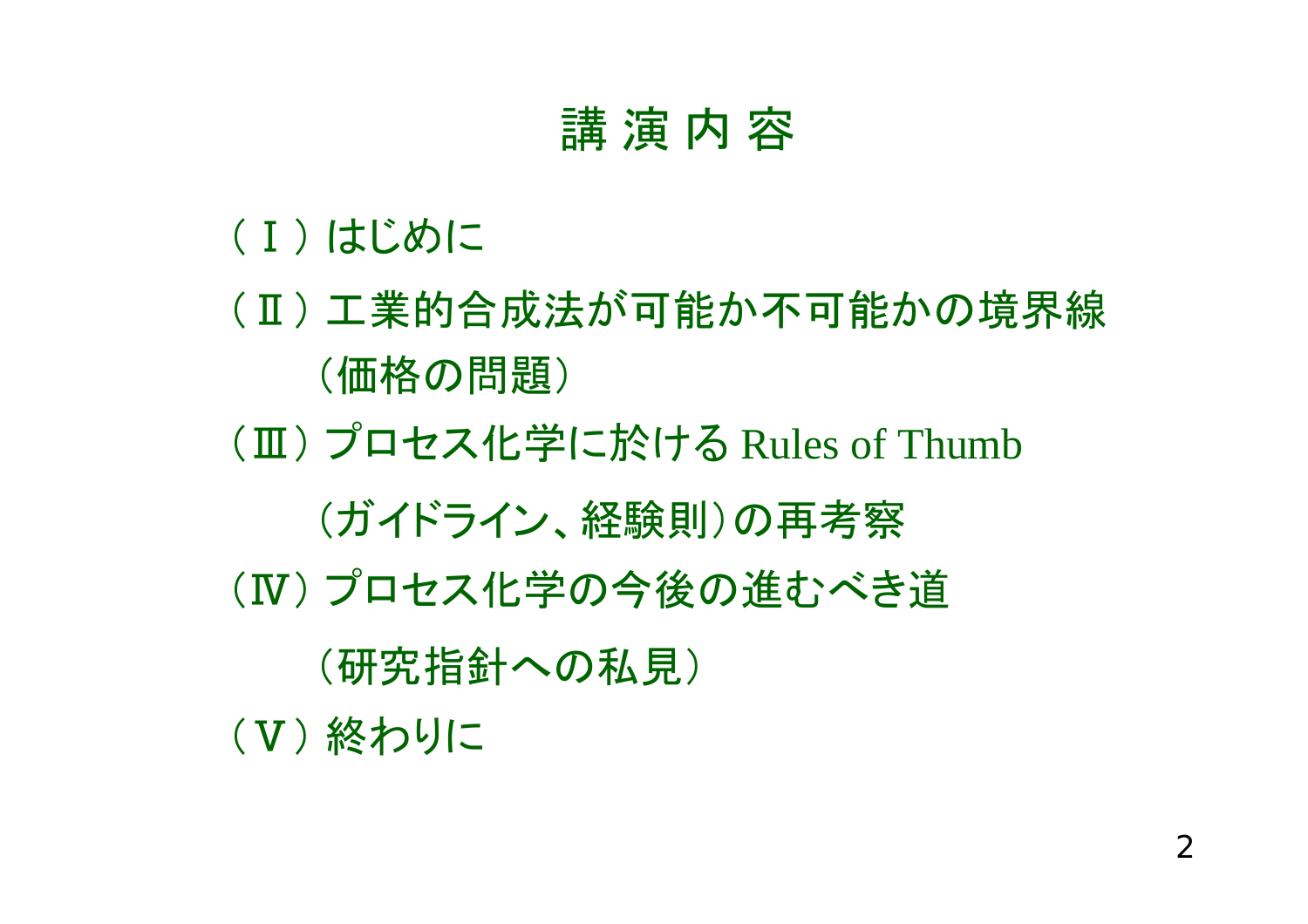### (Ⅰ) はじめに

•有機合成化学は成熟分野か?

• プロセス化学の立場からみれば道半ばである (出来ないことが多くある)

• 有機合成化学と醗酵生産法とは友好的競争 関係(friendly battle)にある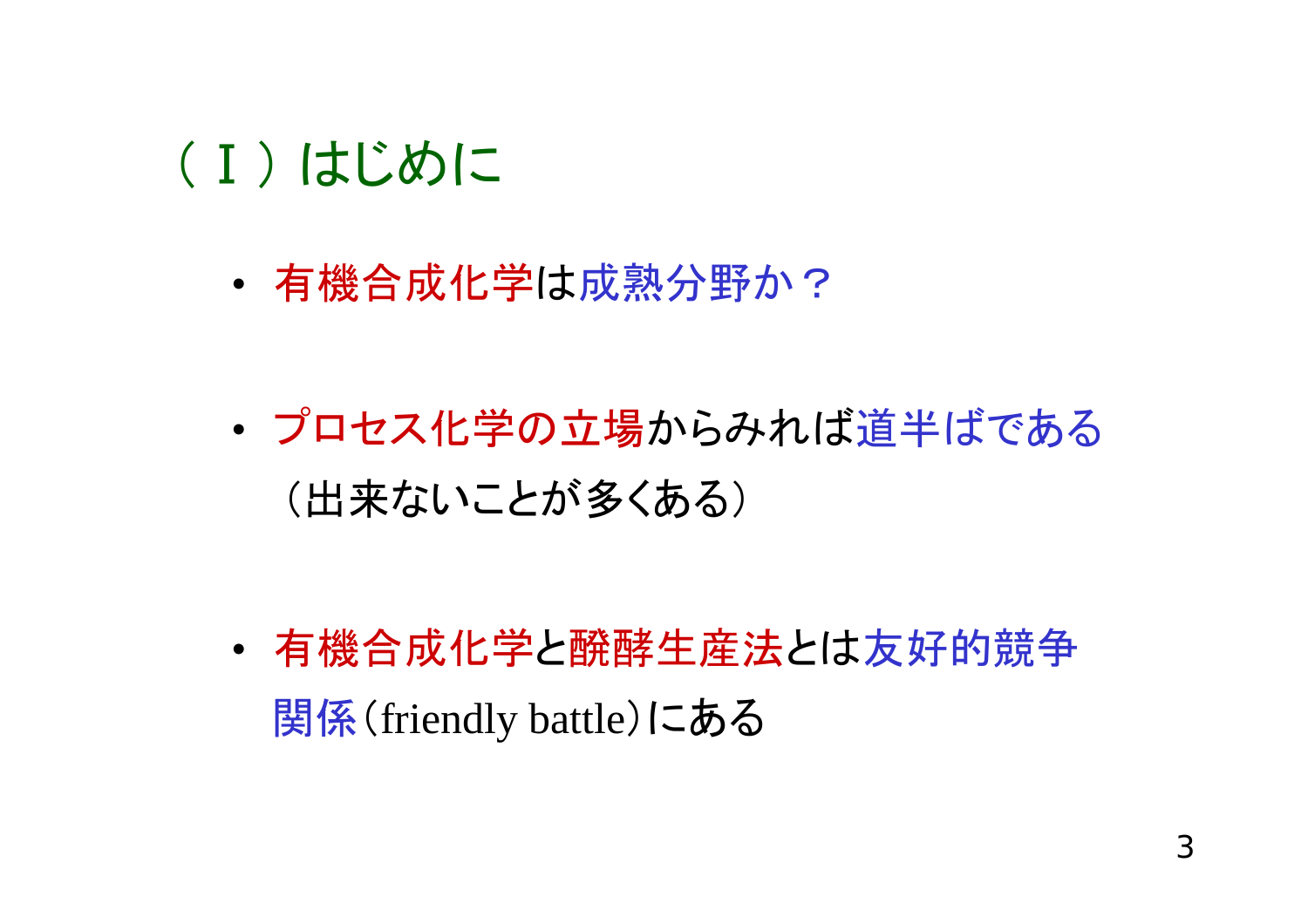(Ⅱ) 工業的合成法が可能か不可能 かの境界線(価格の問題)

•境界線の基準はない

\n- $$
\alpha - \mathcal{F} \equiv \mathcal{F}
$$
  $\mathbb{B}^{\text{(S)}}$   $\mathsf{R} - \mathsf{CH}\text{-}\mathsf{COOH}$   $\mathsf{NH}_2$   $\mathsf{NH}_2$

グリシン以外の19種の天然アミノ酸は全部醗酵法 (スレオニンとイソロイシン以外は不斉炭素1ヶ)

• 丸岡触媒による合成 R型(D体)アミノ酸と非天然型アミノ酸には威力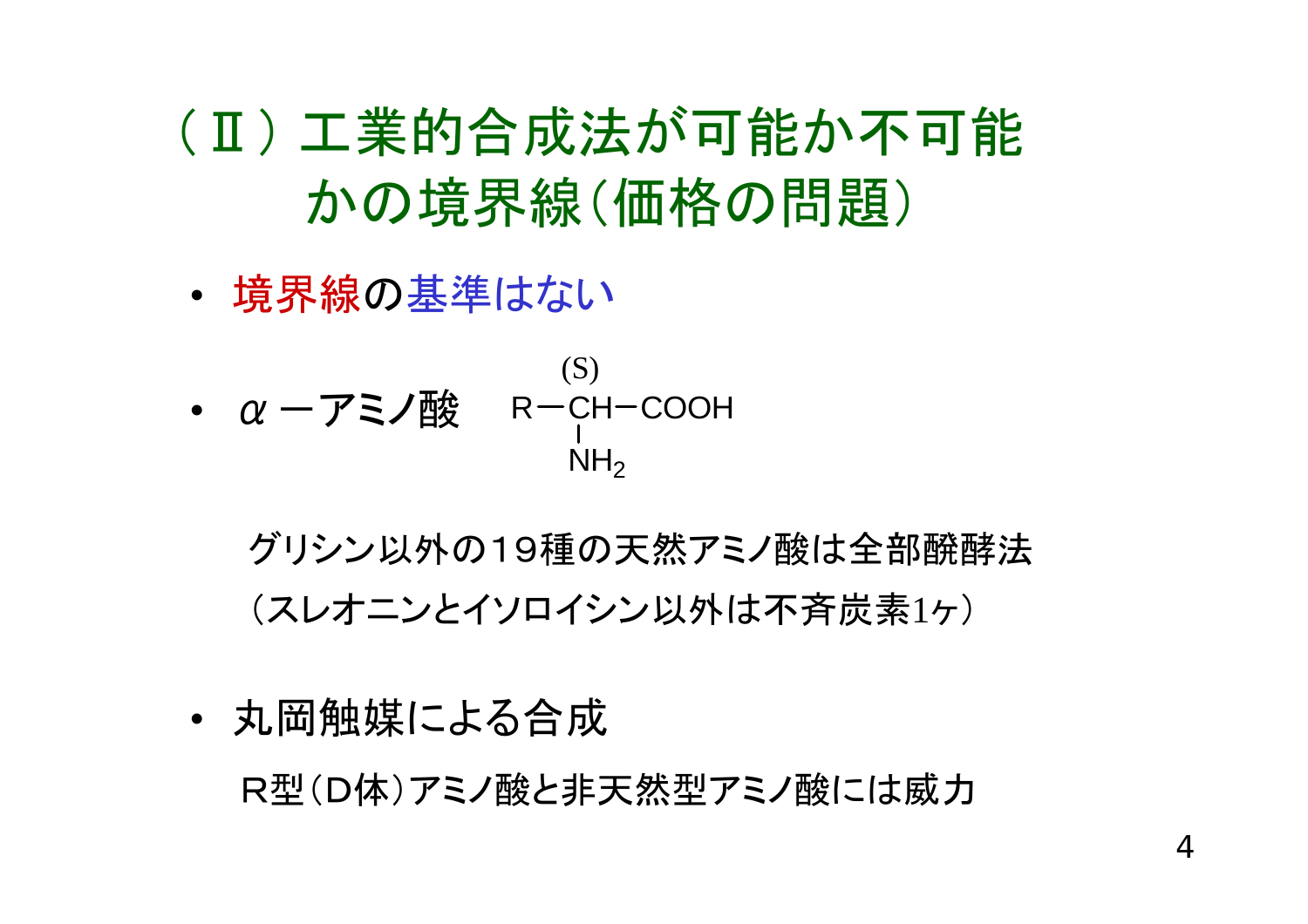#### • 不斉炭素原子が多くても(例えば5ヶ) 使用量が少なければ工業的に成り立つ



Prostaglandin  $F2\alpha$ ¥1,662/1mg 16.6億円/kg cf. 鉄  $\angle 60 \sim 80 \times \text{kg}$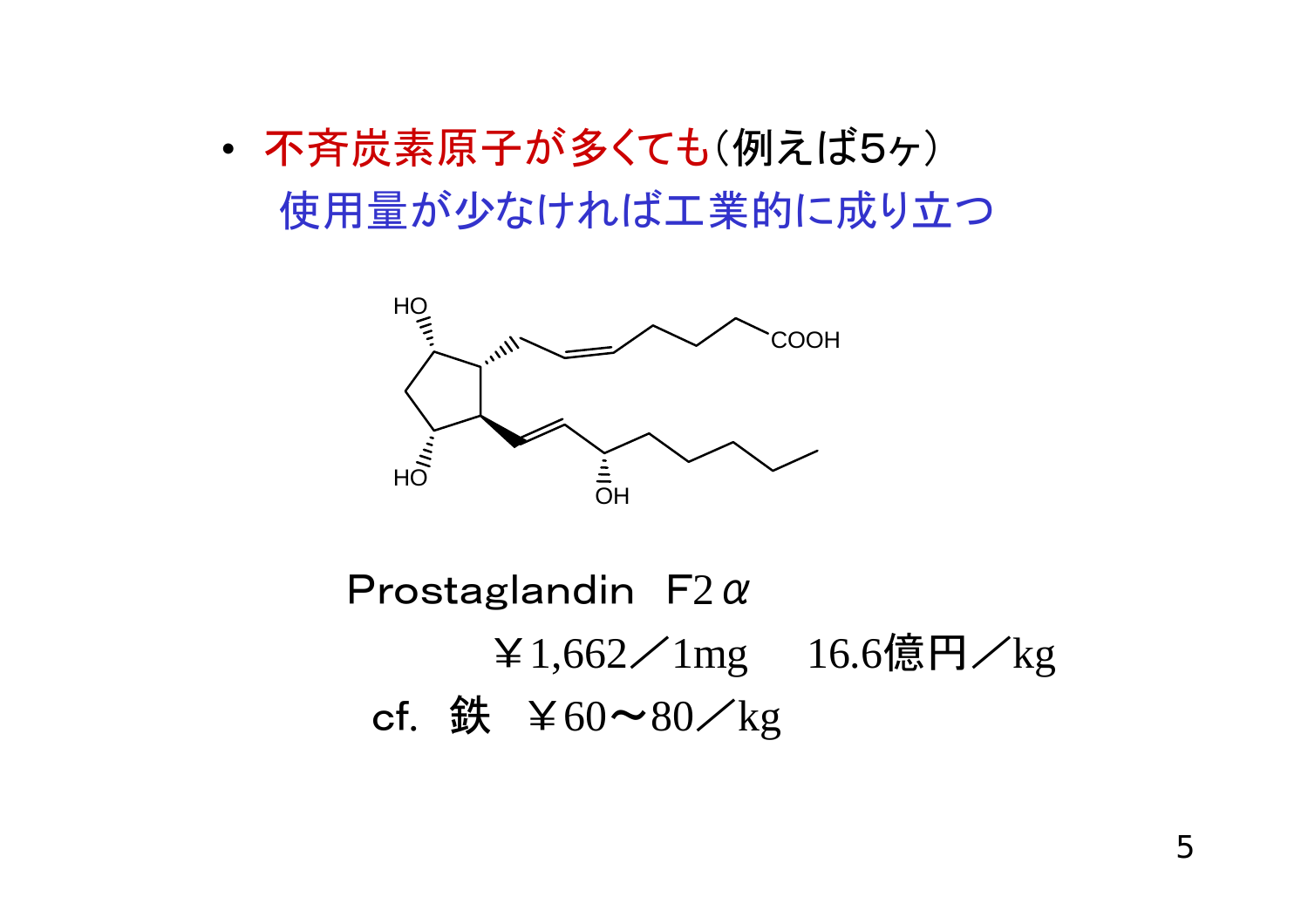



半合成 transであれば 全合成可能



NO $R<sup>1</sup>$  $\mathsf{\cdot}$ NH $\mathsf{\cdot}$ OMeO $\frac{H}{I}$  $\bigcap$  $CH<sub>2</sub>R<sup>2</sup>$ 

Oxacephamycin

transであれば 半合成も不可能 半合成 全合成

COOH



Carbapenem

cisであれば工 業的全合成不 可能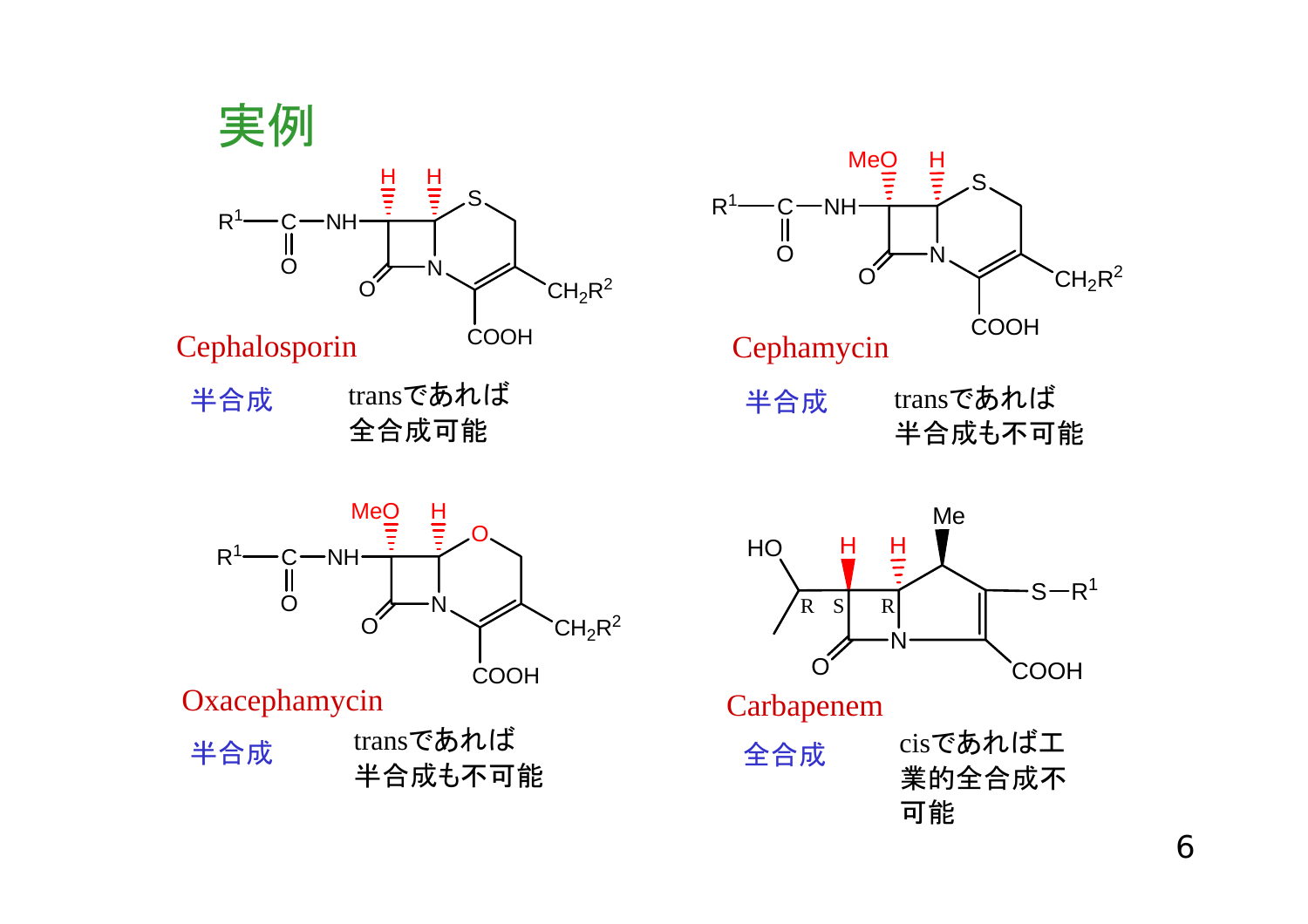

L-DOPA



Plaunotol

アミノ酸 32ヶのペプチド

Calcitonin(カルシウム調節ホルモン) 合成&醗酵法 おおおおい あたい 天然物、細胞培養、合成 抗パーキンソン病 (サケ、ウナギ) (human)

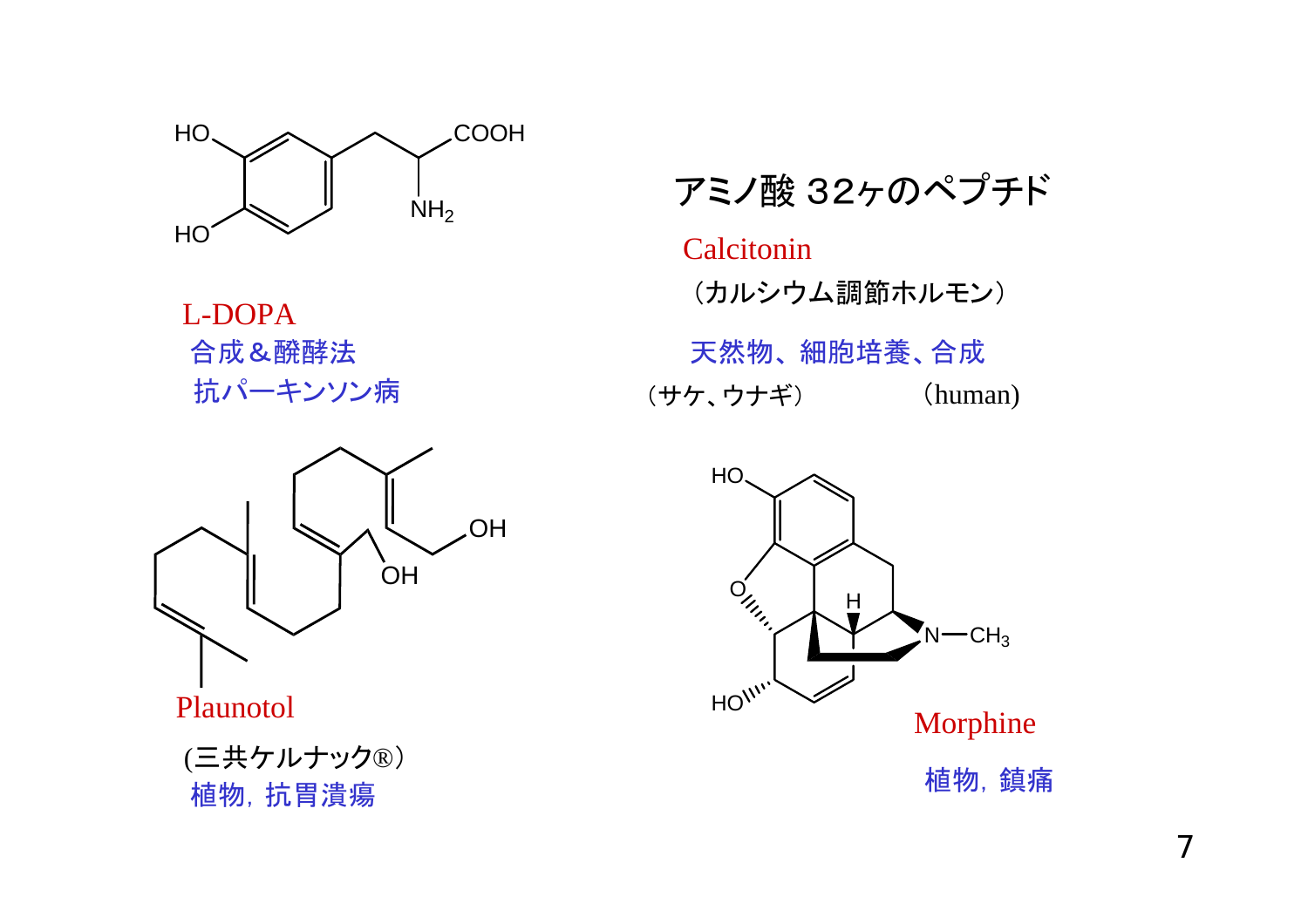

三共での工業化は価格 の理由で不成功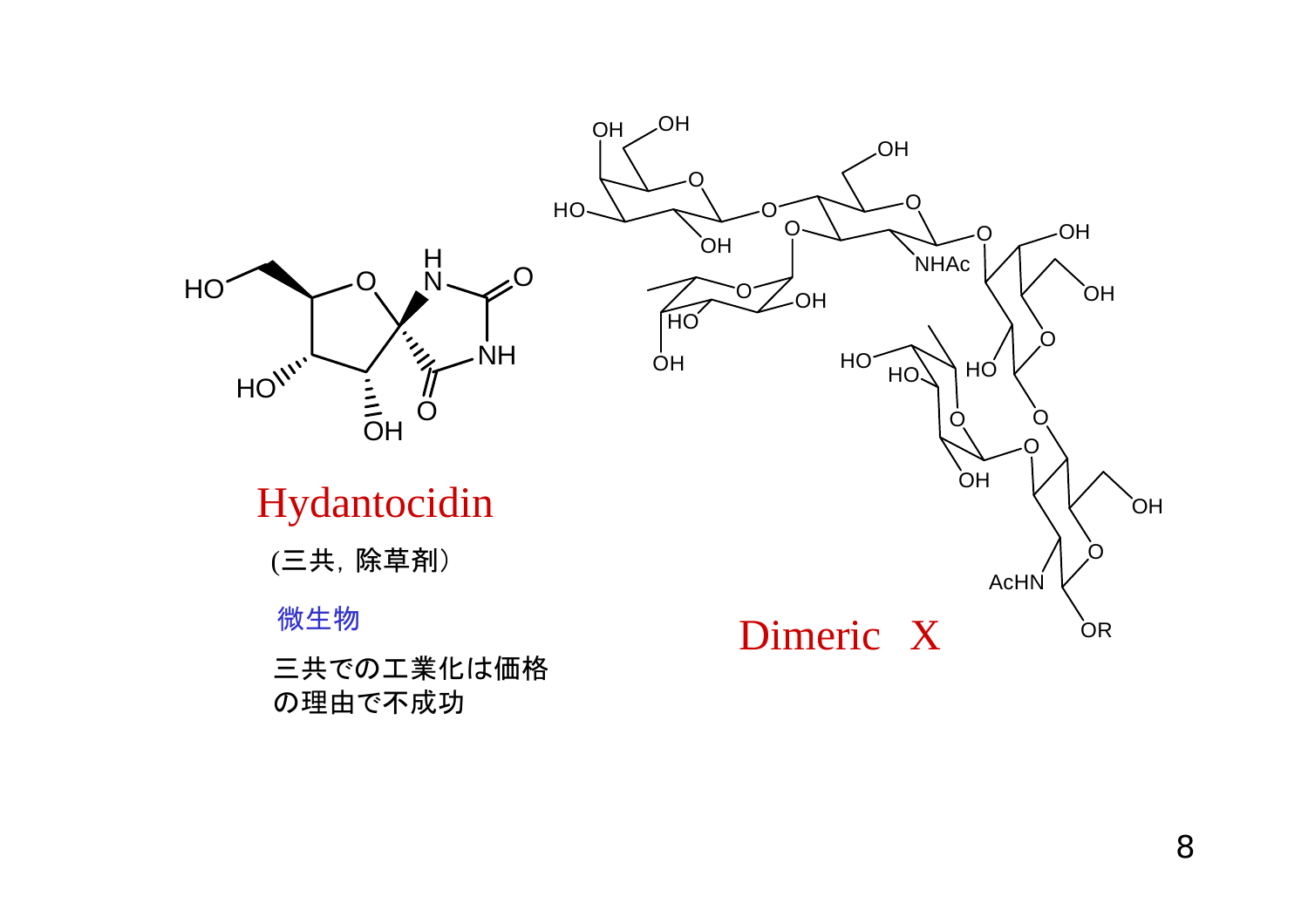### 最近の話題から

Tamiflu ® (Oseltamivir)

トウシキミ(果実:八角)

Shikimic Acid

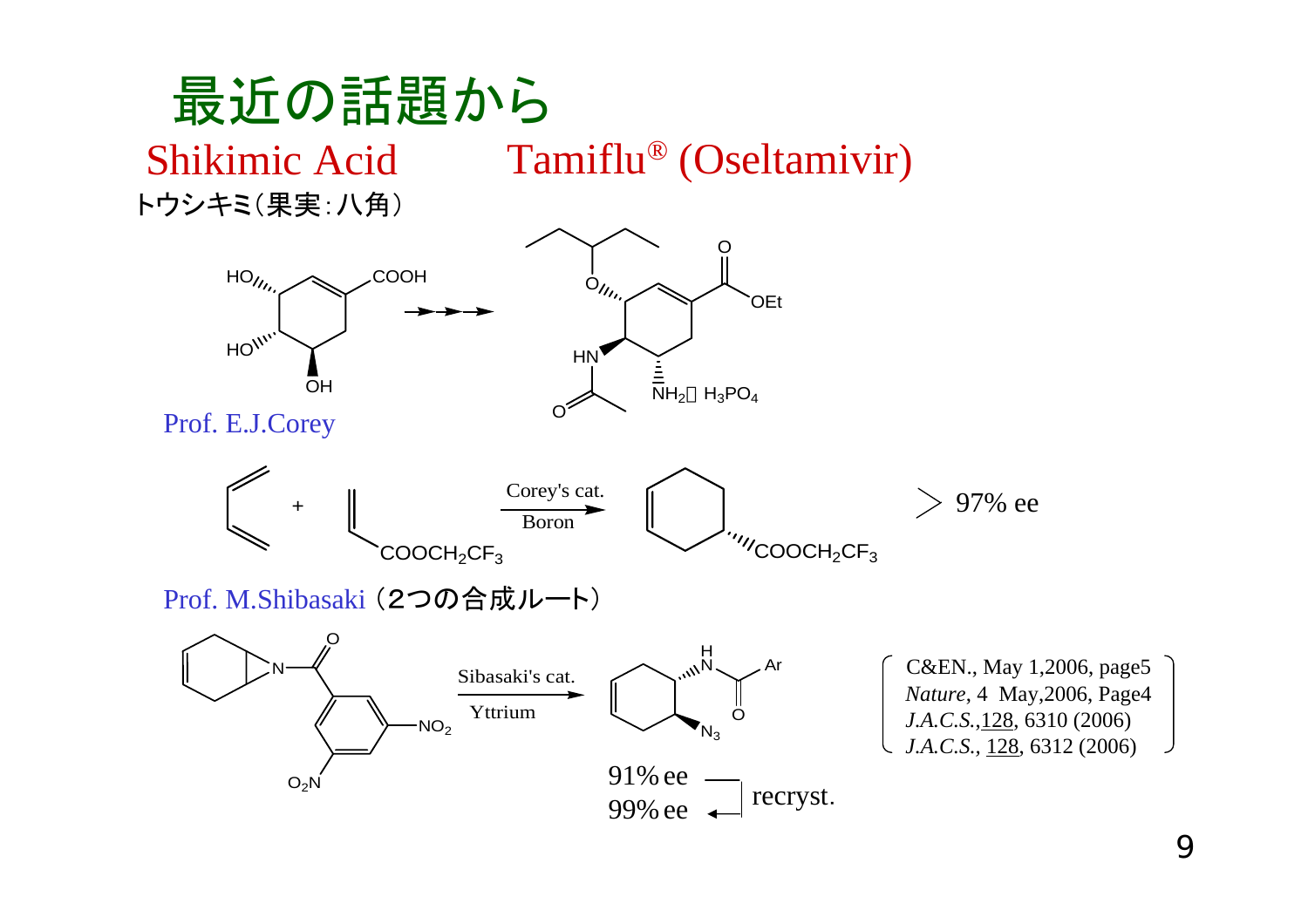### 最近の話題(続)

#### サプリメントの $CoQ_{10}$

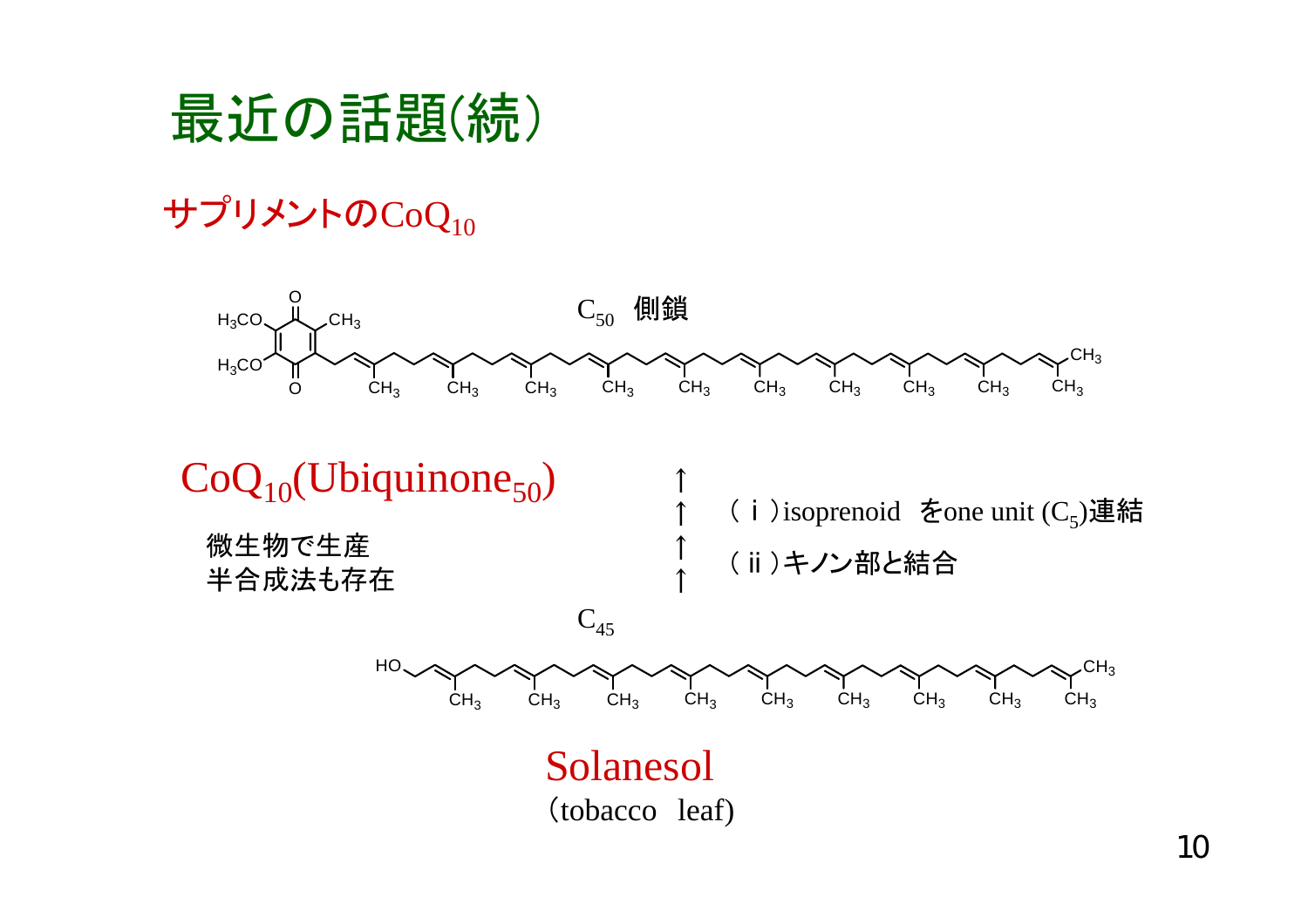

#### (1)工業化の可否は不斉炭素の数ではない

#### (2)リボースの如き簡単な分子で天然に多量に 存在する化合物でも工業的生産は困難な 場合がある

- (3)微生物による生産(醗酵法)は目的物の 単離方法がKey Point
- (4)微生物による生産と細胞培養による生産を 比較した場合後者は突出して高価
- (5)年間生産量の増減は合成法が一番容易 (植物による生産は農業として考慮する必要)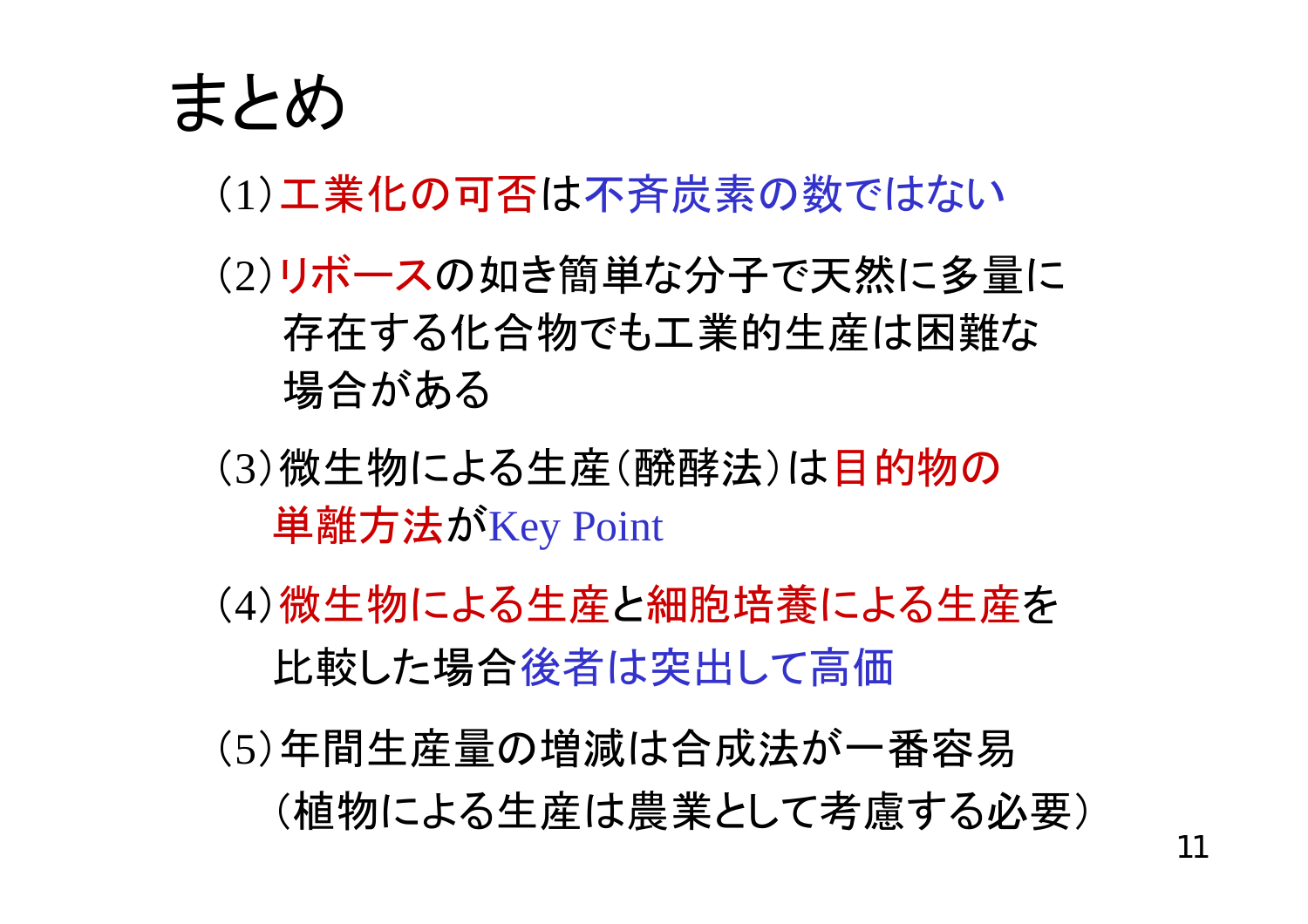## (Ⅲ)プロセス化学に於ける Rules of Thumb (ガイドライン,経験則)の再考察

( 1)効率 (Specificity, Quality etc.)

- ( 2)スケールアップ
- ( 3)グリーンケミストリー (Environmental impact)

( 4)安全性

( 5)規制 (c-GMP 、FDA 、ICH 、DMF etc.) 品質保証体制、品質管理体制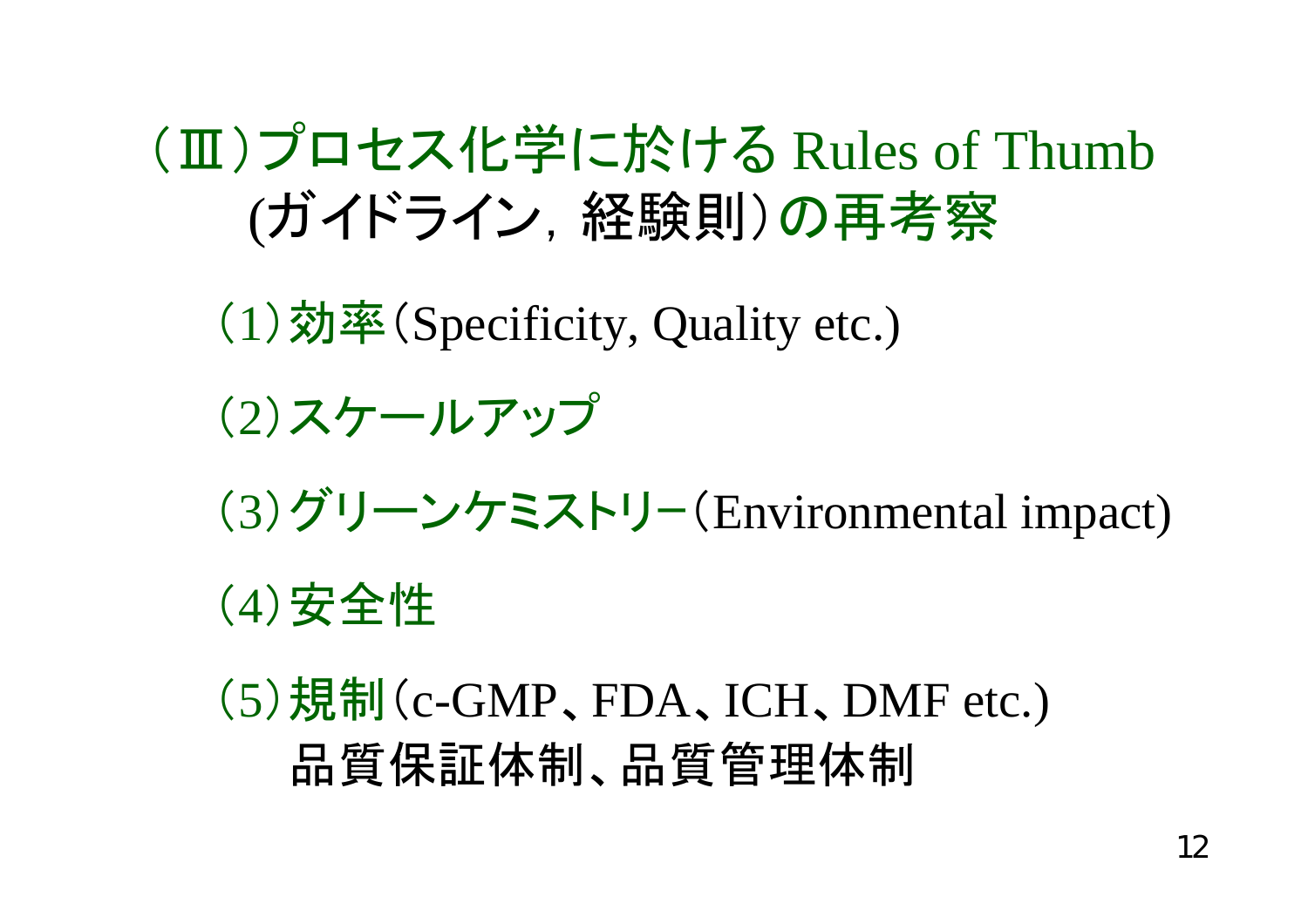## (1)効率(Specificity, Quality etc.)

- •高収率、高選択性が要求される
- •医薬品の場合99% eeはほしい
- • 三置換ニ重結合でも99%以上の*<sup>E</sup>* , *<sup>Z</sup>*選択性が ほしい
- Convergent Synthesis (Building Blockからの組み立て)
- One-pot Reaction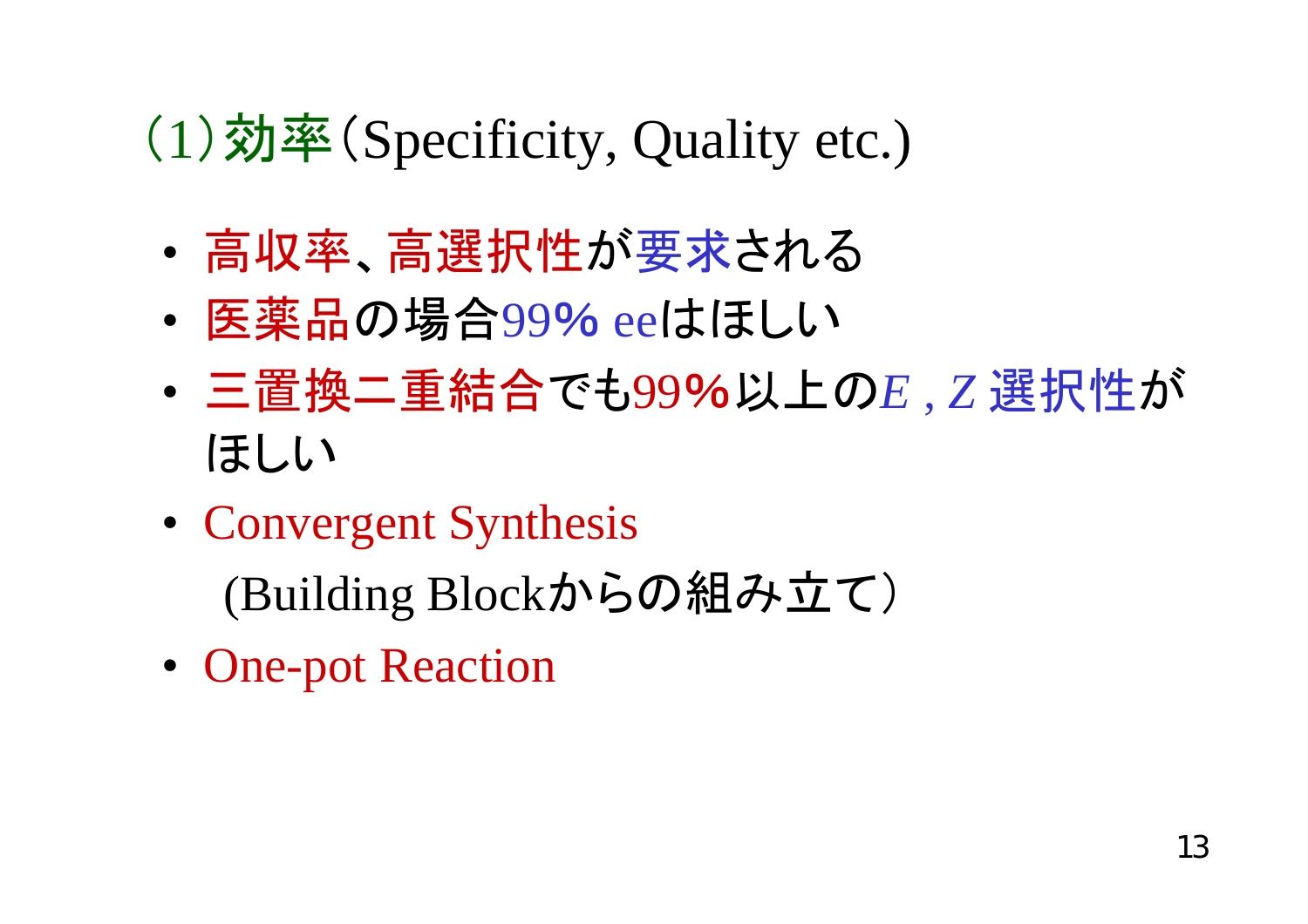• 高収率、高選択性の検討には基本に帰り ΔH、ΔG、エントロピー

Thermodynamically controlled reaction か Kinetically controlled reaction かの再解析も重要 〔「エントロピーがかわいそう」井上佳久教授「化学と工業2月号152頁(2006)」〕

- 経営上の効率
	- ☐□ 新設備、旧設備の転用, Muliti purpose 設備の利用か ☐ 減価償却(定額法、定率法) 設備投資へのリスク管理が必要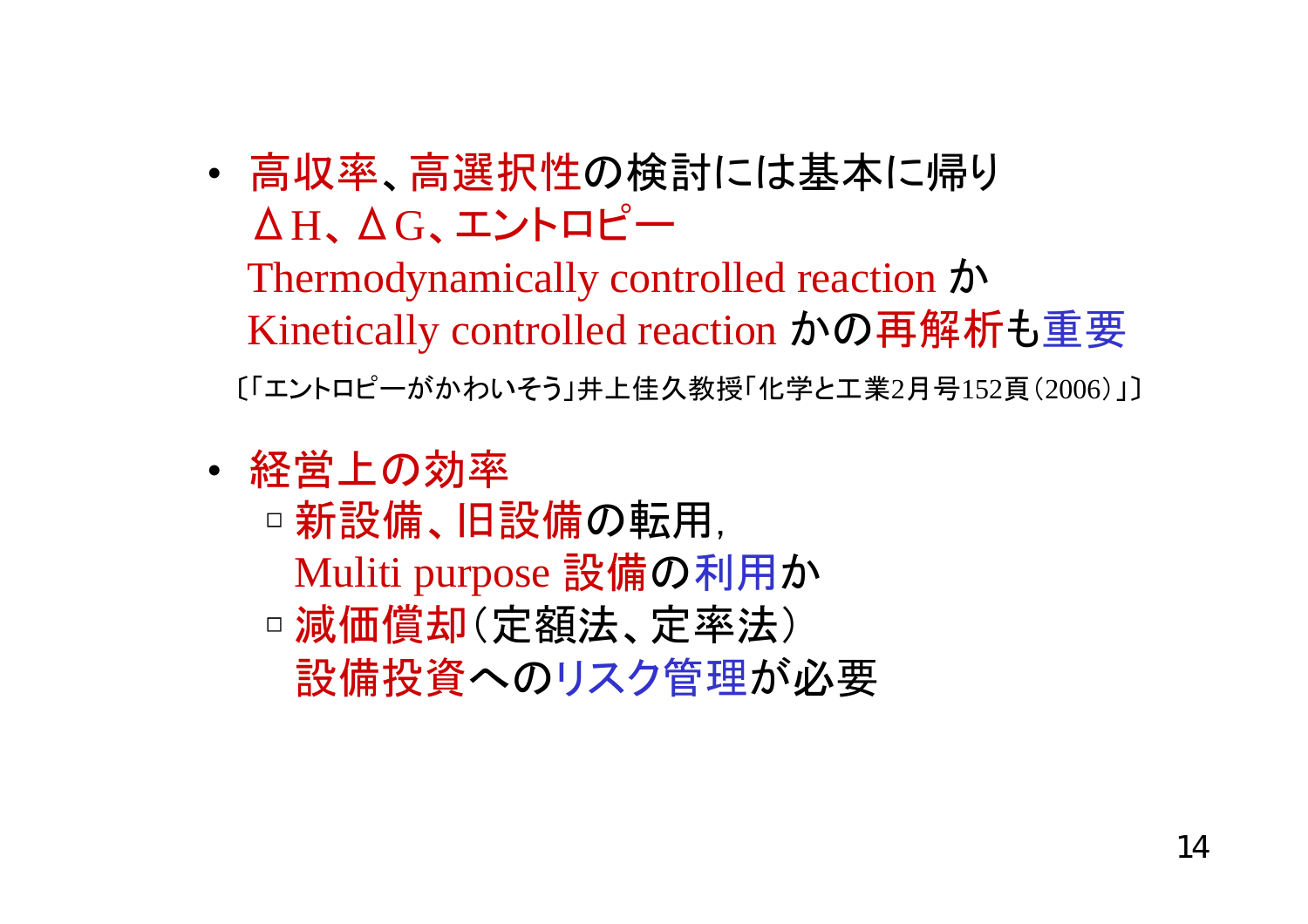## (2)スケールアップ

• Characterizing process chemistry as the scale-up of a synthetic route does a grave disservice to the organic chemists in this field

(C&EN,、May 27,2002,page 55)

- • 開発初期(lead-optimization phase)に process chemistがdruggableか否か 判断しsugges<sup>t</sup>すべき
- •• 私見 ほんとうにそうか??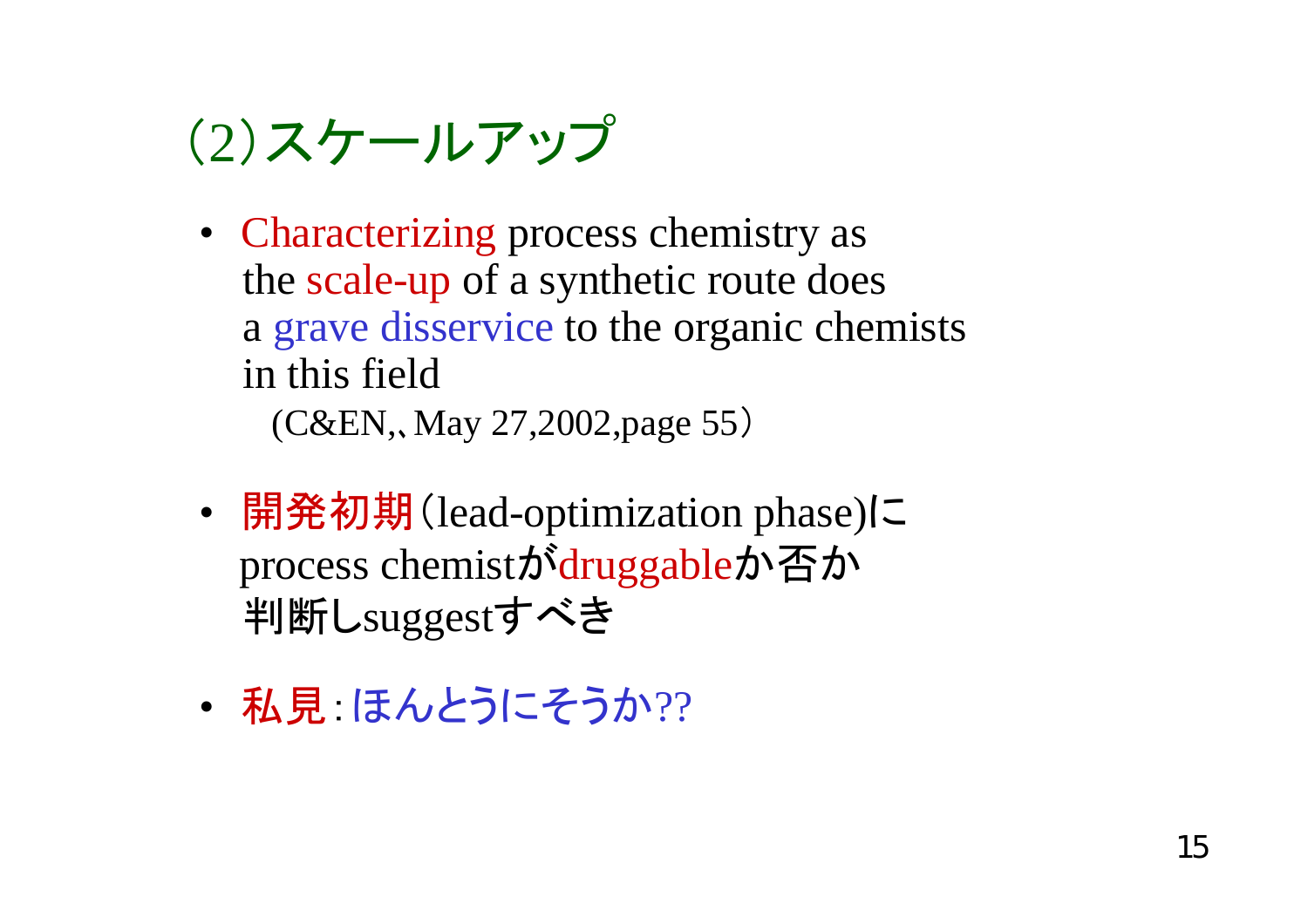(3)Green Chemistry

### Prof. Roger A. Sheldon (Delft Univ. of Technology)

E factor  $=$ Kg of waste Kg of product

- bulk chemicals **:** 1<sup>~</sup> 5以下
- fine chemicals : 5~ 50以下

<sup>p</sup>harmaceuticals **:** <sup>25</sup>~100以上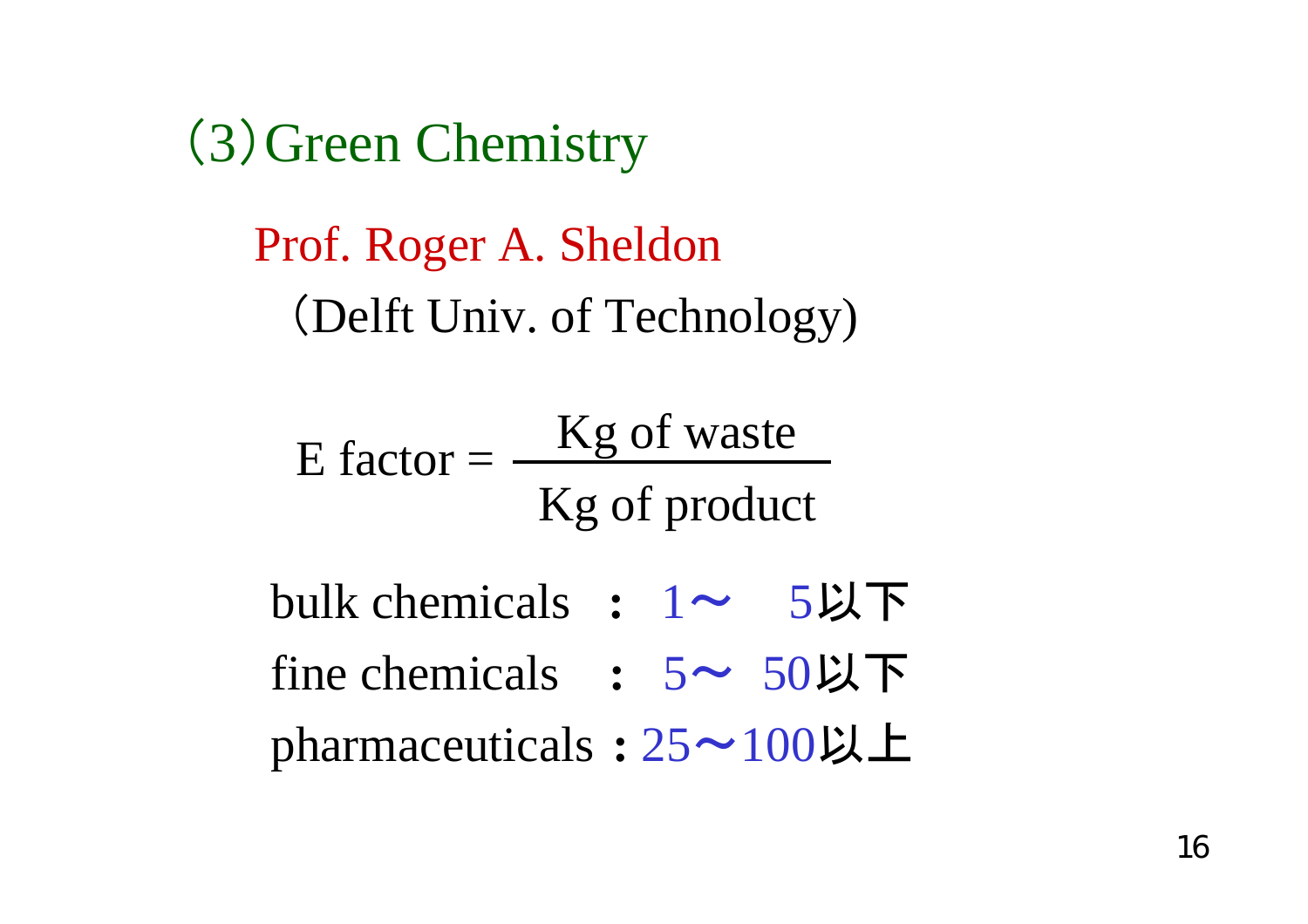E factor に年間生産量 (Kg or Volume/year)を乗じた EW or EV で 議論する必要 Plastics vs. Prostaglandins EQ (environmental Quotient) (Q : Unfriendliness Quotient) Atom Utilization(Atom Economy , Atom Efficiency)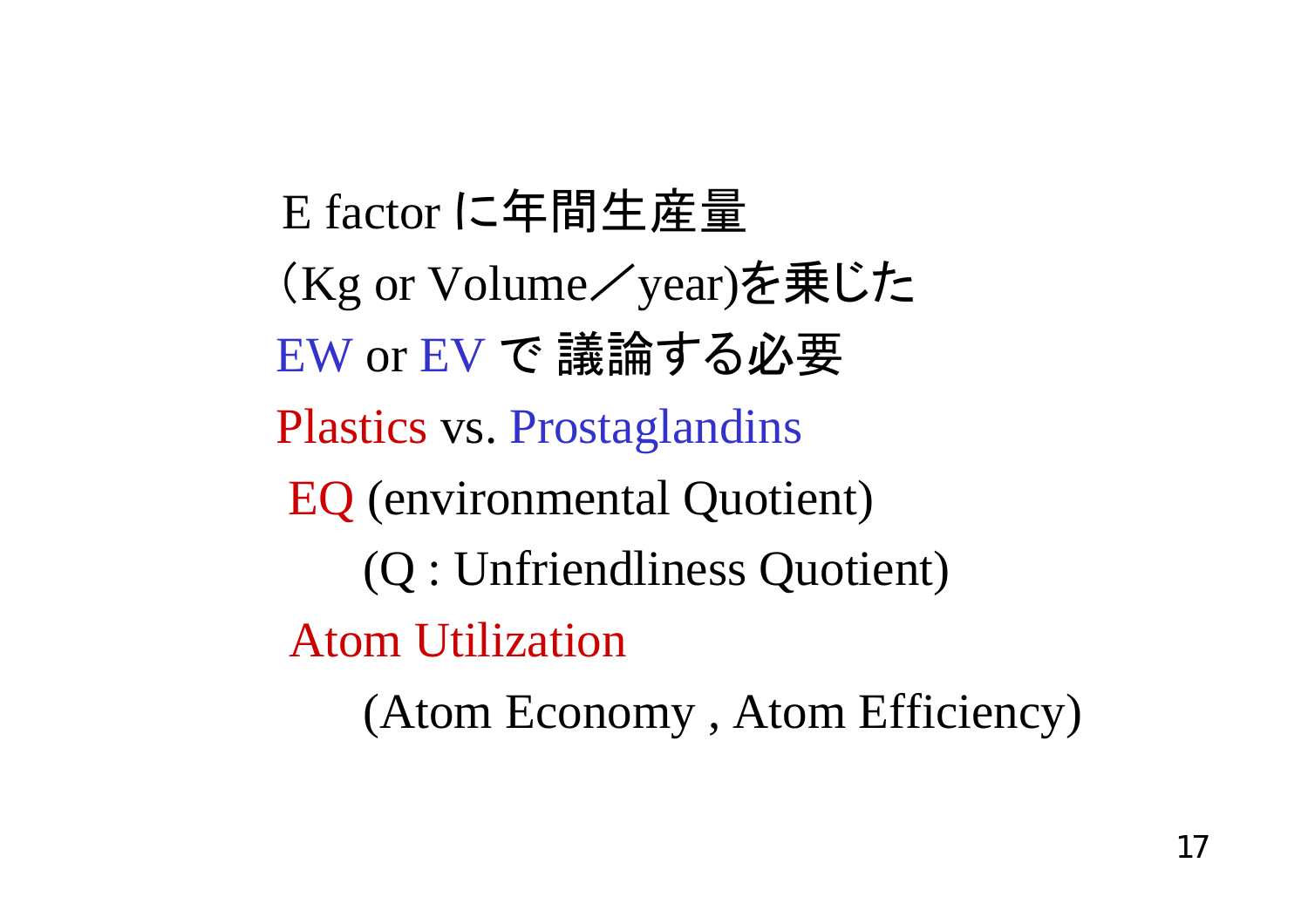

(4)安全性

- $CH_2N_2 \longrightarrow (Me)_3Sichi N_2$  Atom Utilization (Prof. Shioiri)
- •マイクロ化学(マイクロリアクター)の利用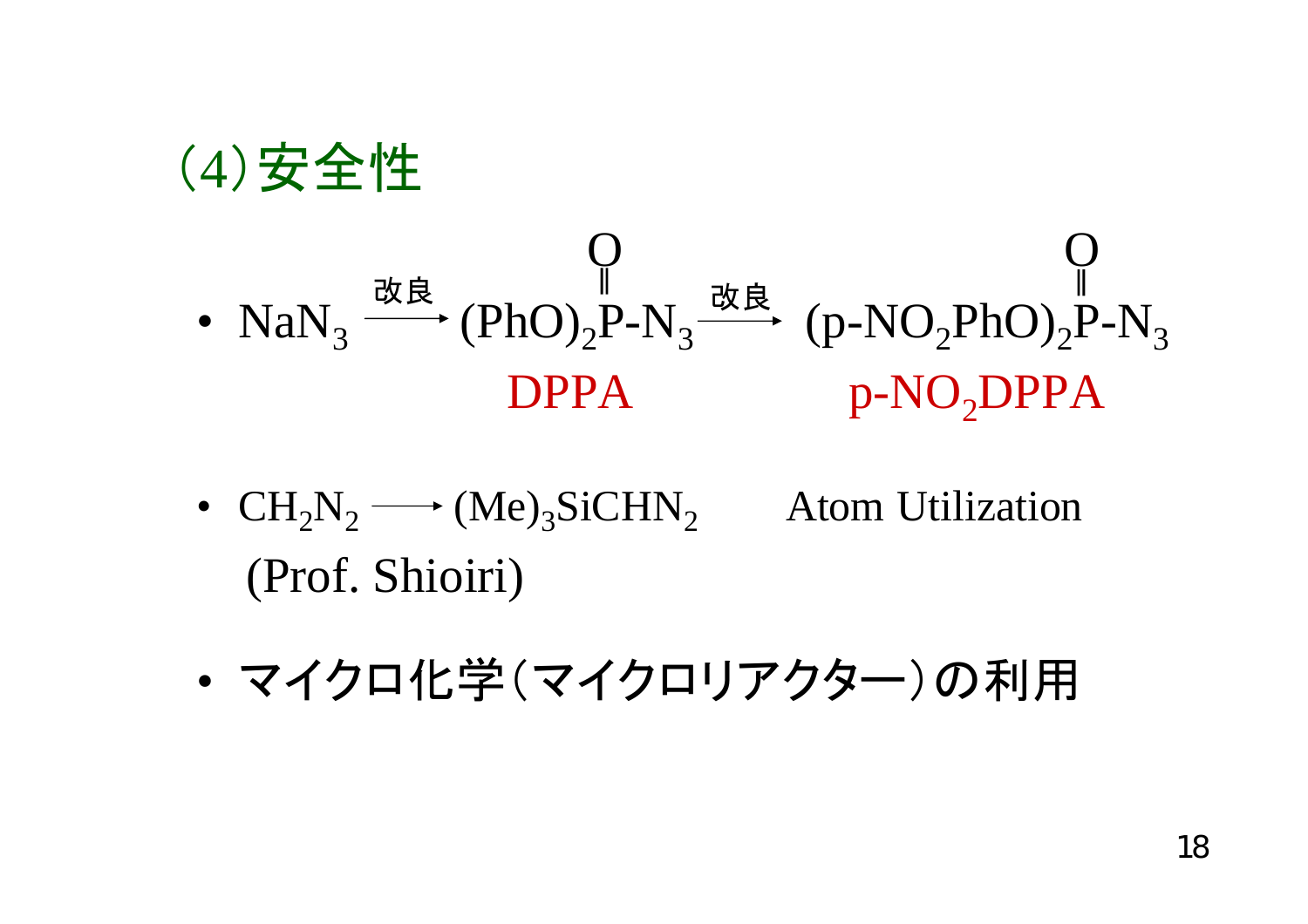### (5)(法)規制

品質保証部:独立した 監視・指導機関 「権力は必ず腐敗する」 「小さな権力も時々暴走する」 実例:大腸菌を利用した遺伝子工学 による蛋白質の製造 βーlactam の cross-contamination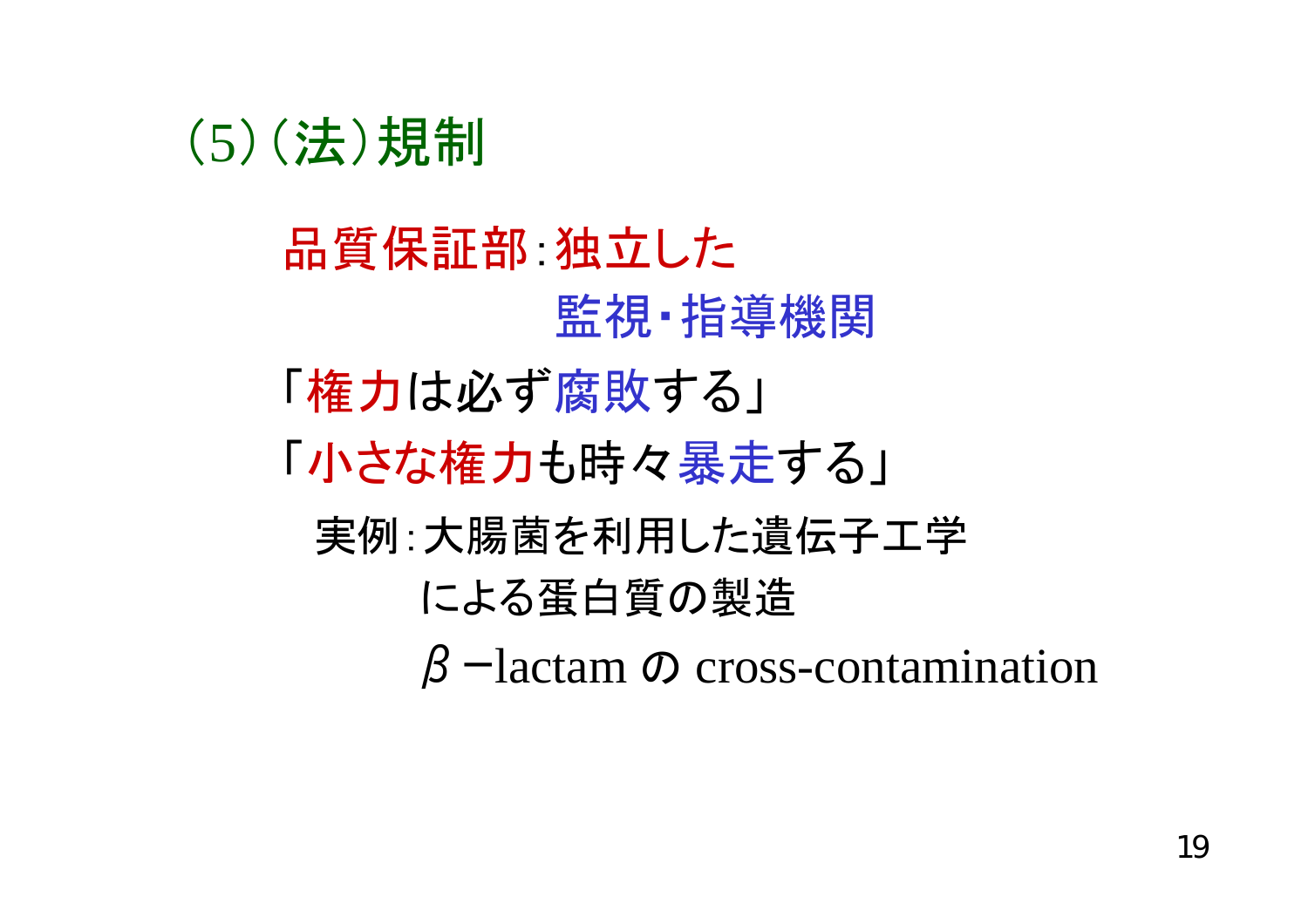法律、規制は時代と共に変わる c-GMP(current) FDA **:** 抗体、蛋白製剤の generic品に関しては 現在態度を変化中 ICH **:** 発展途上国と同じ 21CFR Part 11**:** コンピューターは便利で (Code of Federal Regulations) あるがソフトが大変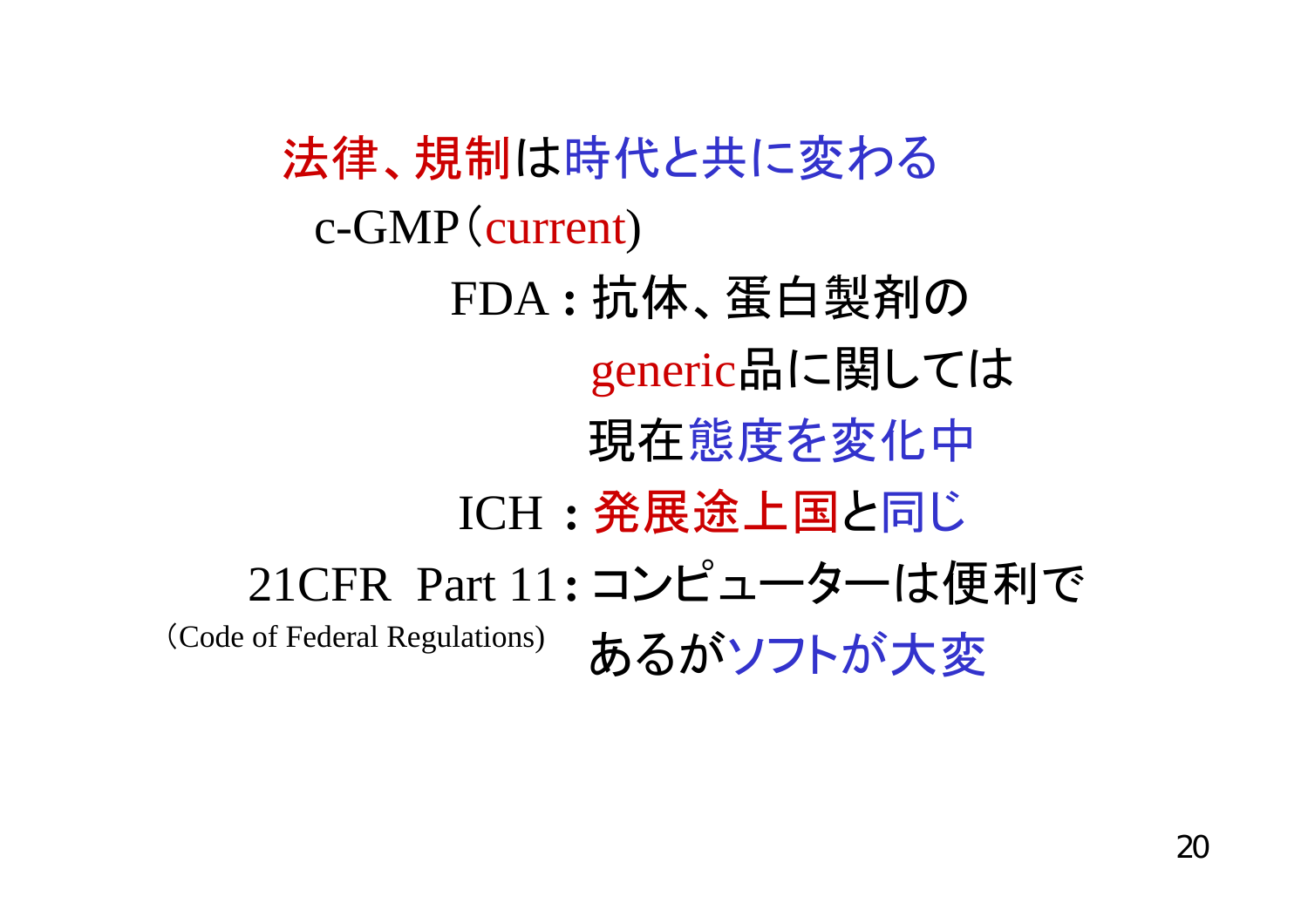## (Ⅳ)プロセス化学の今後の進むべき道 (研究指針への私見)

( 1 )Asymmetric Synthesis

不斉合成として99 %ee以上 が必要

(特殊な例外を除いて99 %eeがなければ

工業的に使えない )

( 2 )Intelligent catalysts の開発

● Prof. Steven Ley (Cambridge)

#### 自己再生機能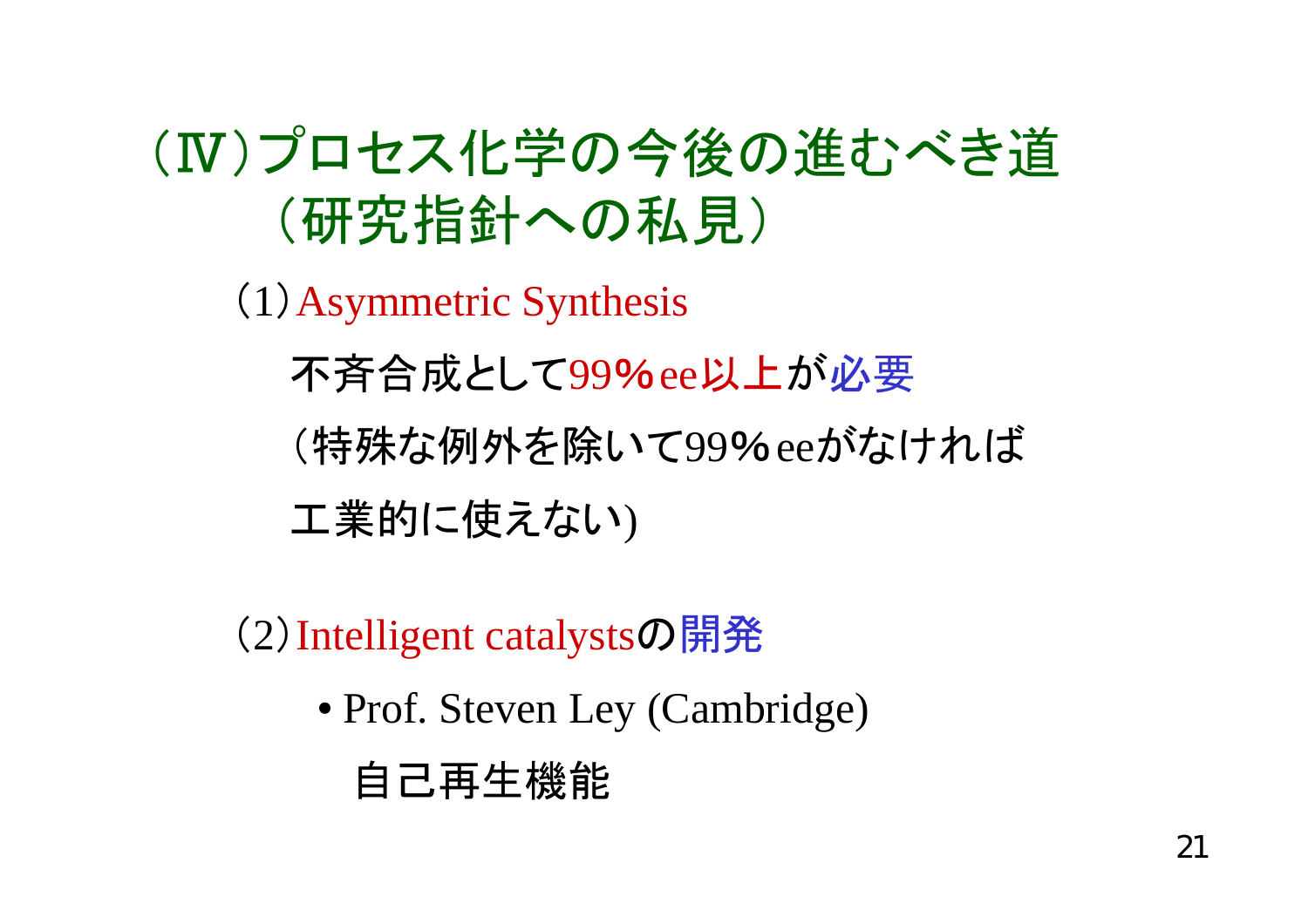Intelligent catalyst ≠ Intelligent Design(ID) (宗教、Anti-Darwinism)

- • Asymmetric Two-center Catalyst Prof. Shibasaki(東大)
- Tandem Catalyst M.L.Snapper *et al*., *J.A.C.S.*, 127, 16329 (2005)
- •• 触媒の分類と使用範囲の予測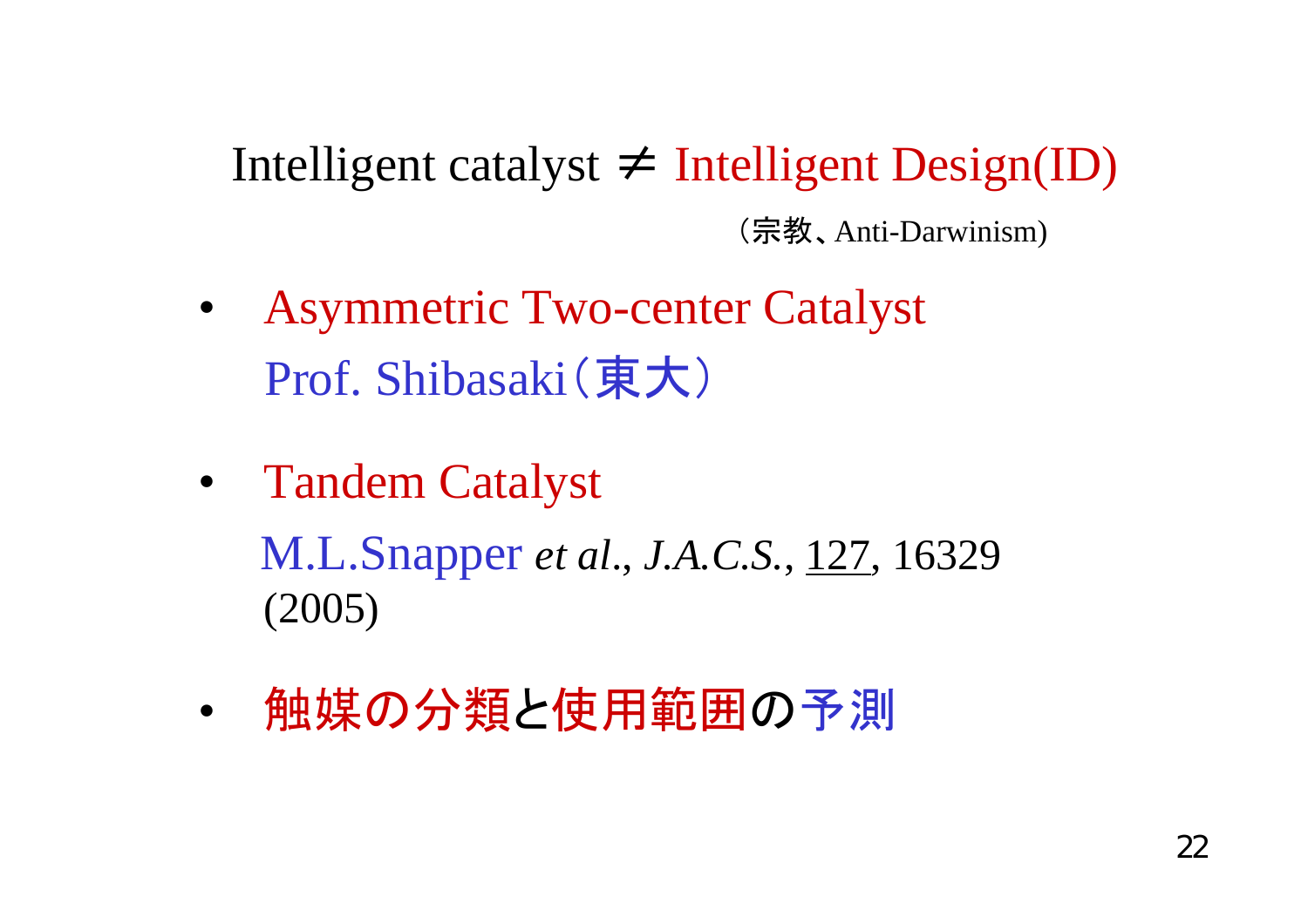(3)保護基が不必要な新合成法の開発 (グリーンケミストリーにも通じる)

ペプチド化学、糖化学は50%以上 が保護基の化学である

 $R^1$ -C-C-OH O O  $\mathsf{HO}-\mathsf{NH-}\mathsf{R}^2$   $\stackrel{\textrm{\tiny{in water}}}{\textrm{\tiny{in}}}\;\; \mathsf{R}^1\!\!-\!\!\mathsf{C}\!\!-\!\!\mathsf{NH}\!\!-\!\!\mathsf{R}_2$ O+ in water -H $_{2}$ O -CO $_{\rm 2}$ 

〔J.W.Bode, *J.A.C.S.*, 128, 1452(2006)〕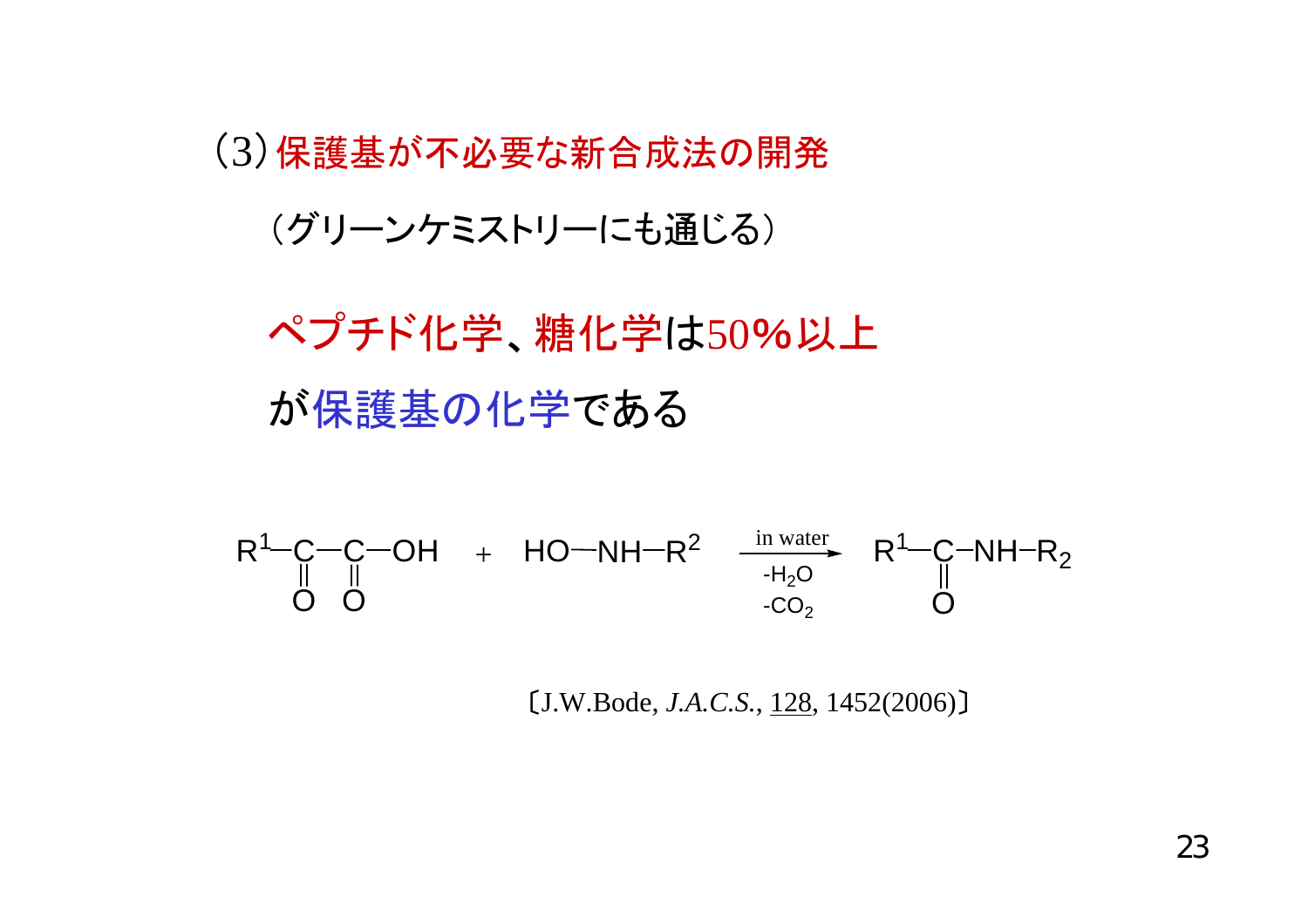(4)三置換、四置換 二重結合のE,Zの 高選択的合成法の開発  $Corey - Yamamoto$ 法 天然物の重要物質には 三置換二重結合を有するものが多い



Geranyol

Farnesol

 $CoO<sub>10</sub>$ 

etc.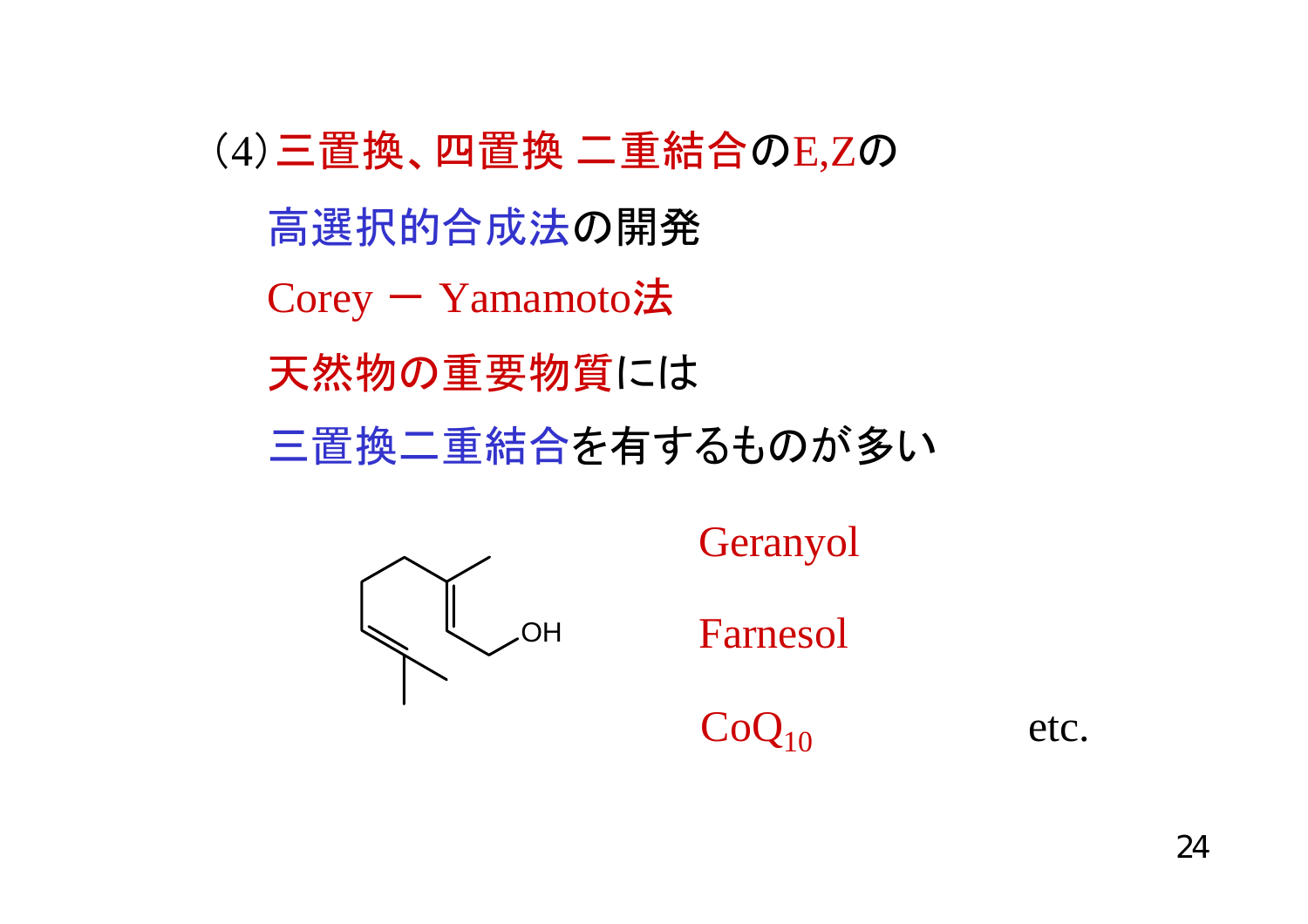(5)One-Pot Reactionの開発

(Successive Reaction without Isolation)

(Green Chemistryにも通じる)

- Tandem Reaction
- Cascade Reaction
- Domino Reaction
- Muticomponent Reactions(MCRs) 現在の逆合成分析法(Retro Synthesis) からはすぐにはでてこない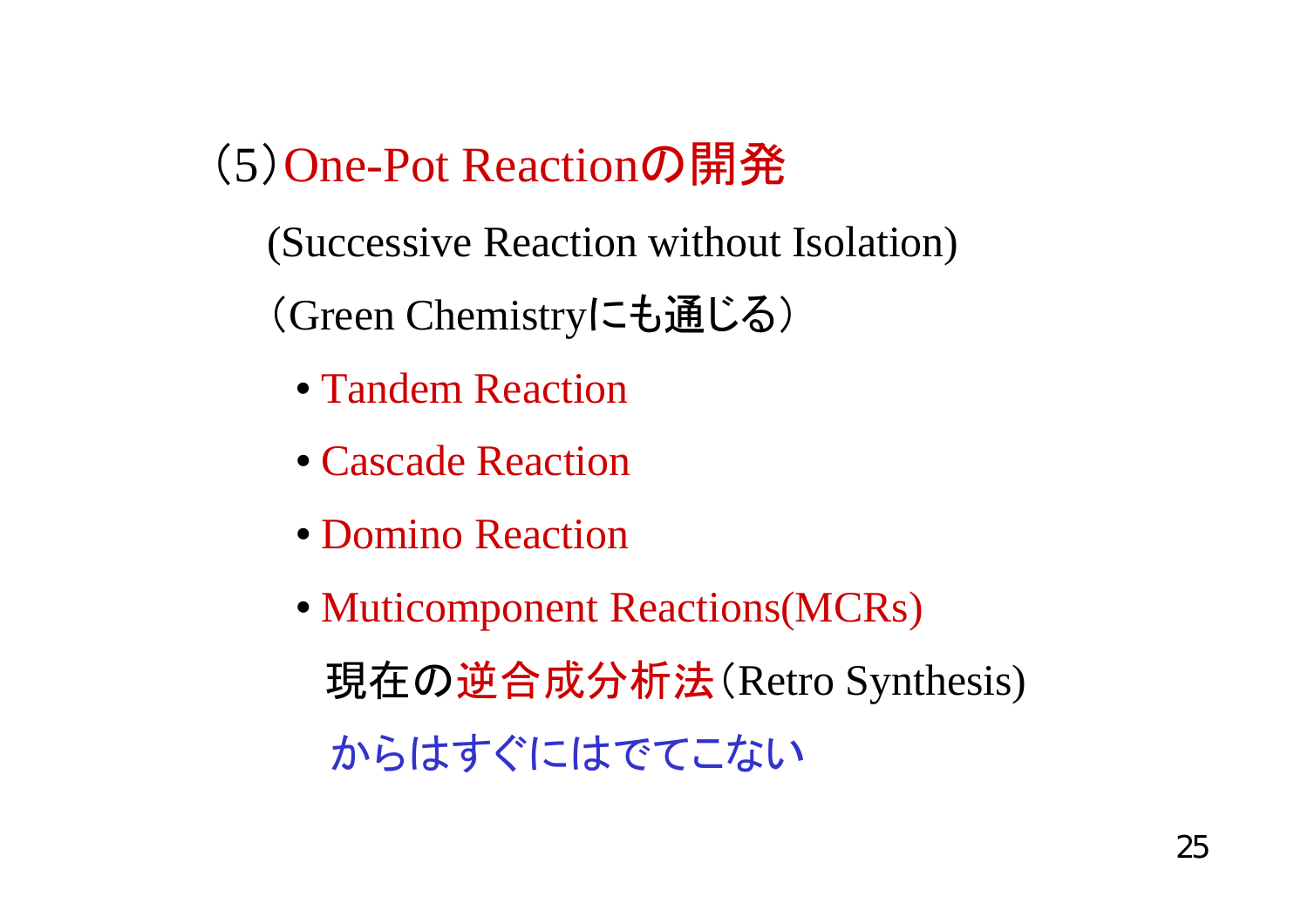#### Modified Type

- Asymmetric Multicomponent Reactions (AMCRs)
- Multicomponent Domino Reaction
- Sequential Polycyclization
- Anion Relay Chemistry
- Triple Cascade Organocatalytic Reaction (*Nature*, 15 June,2006,Page861) (de,ee : >99%)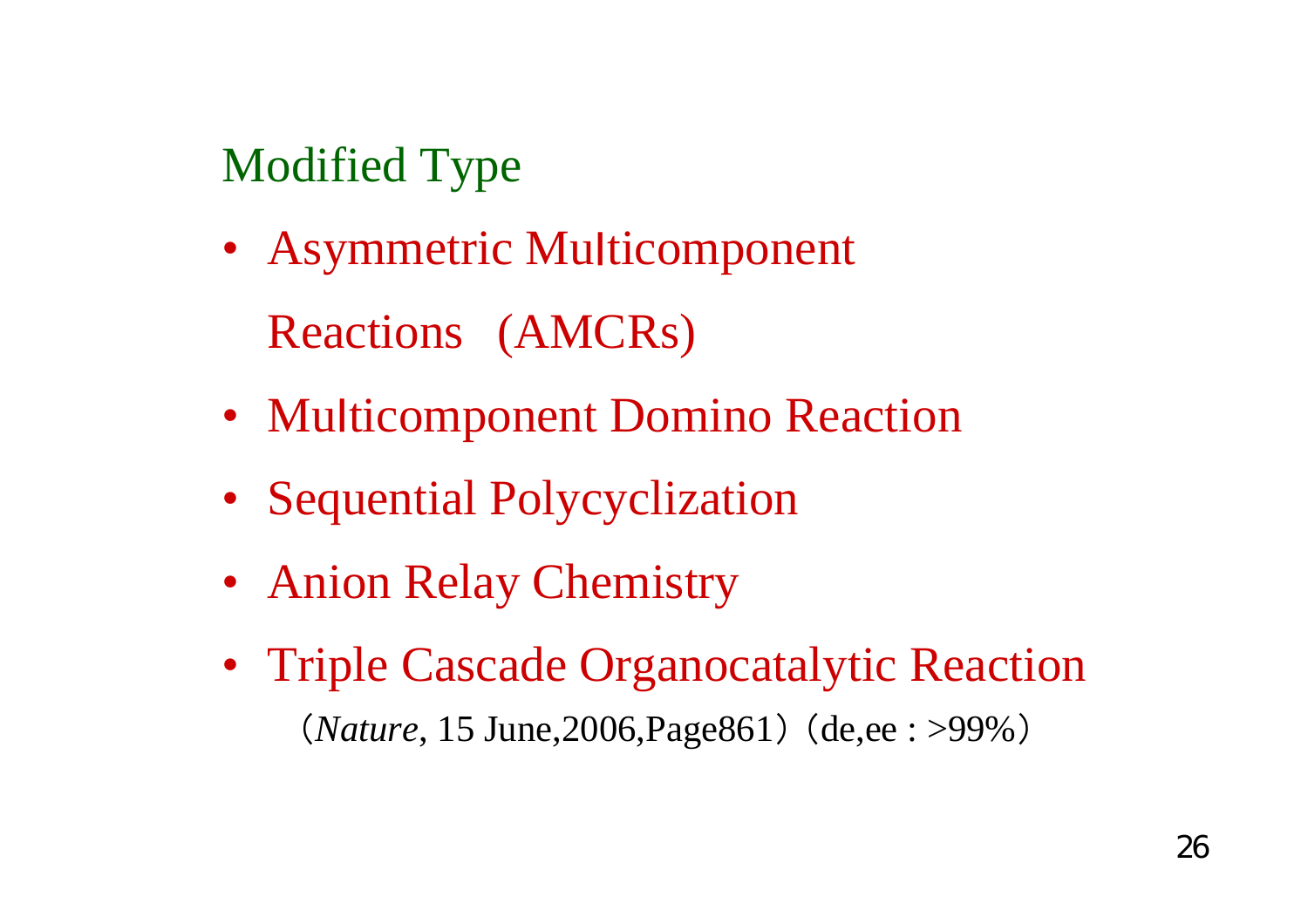#### An example of one-pot reaction (5 steps) (三共)







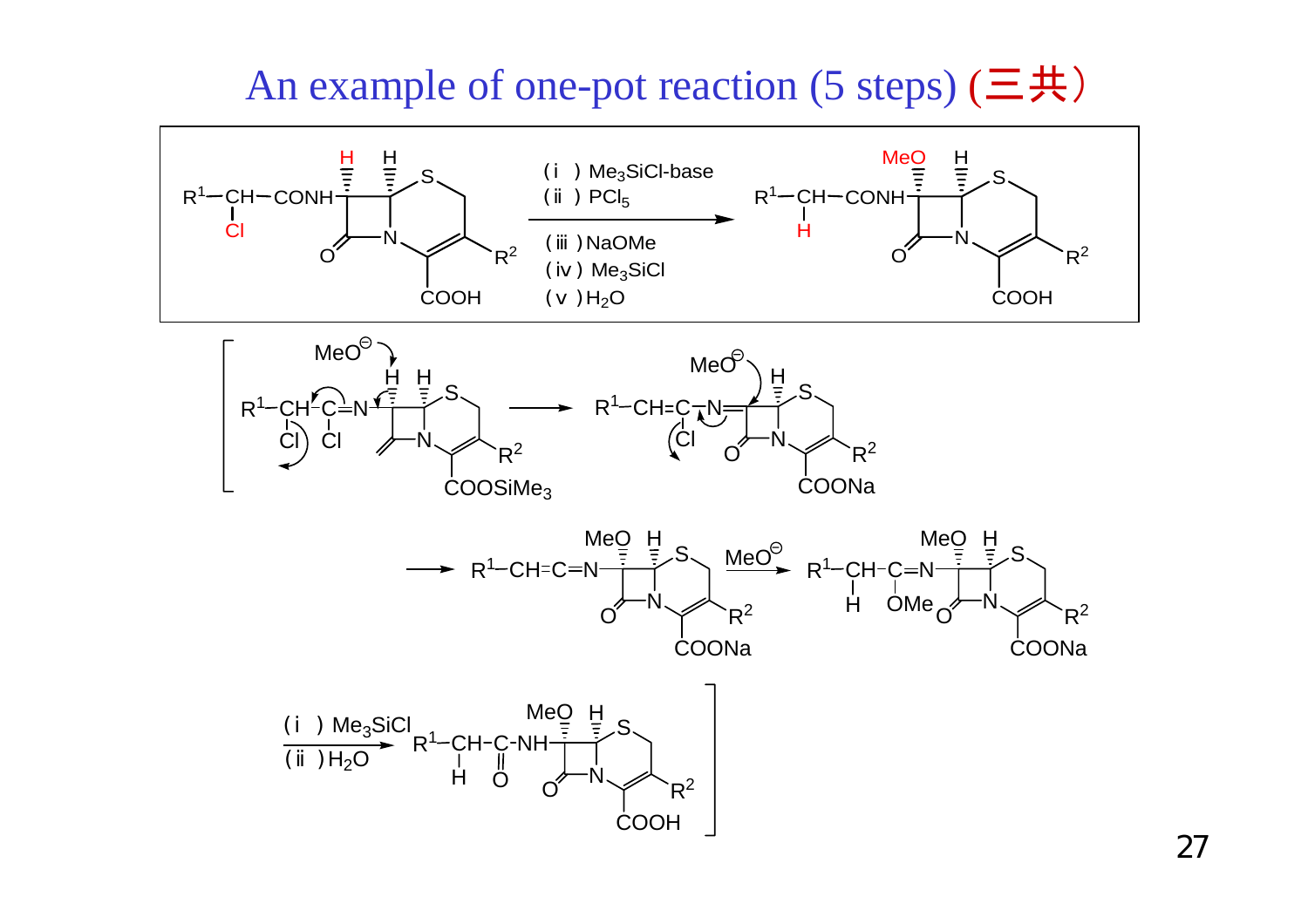(6)Elaborately Designed Convergent Synthesis(EDCS)

Linear vs. Convergent Synthesis

$$
A \xrightarrow{90\%} B \xrightarrow{90\%} C \xrightarrow{90\%} D \xrightarrow{90\%} E \xrightarrow{90\%} Product (linear)
$$
  
5 - steps, total yield : 59%



5 – steps , total yield **:** 73%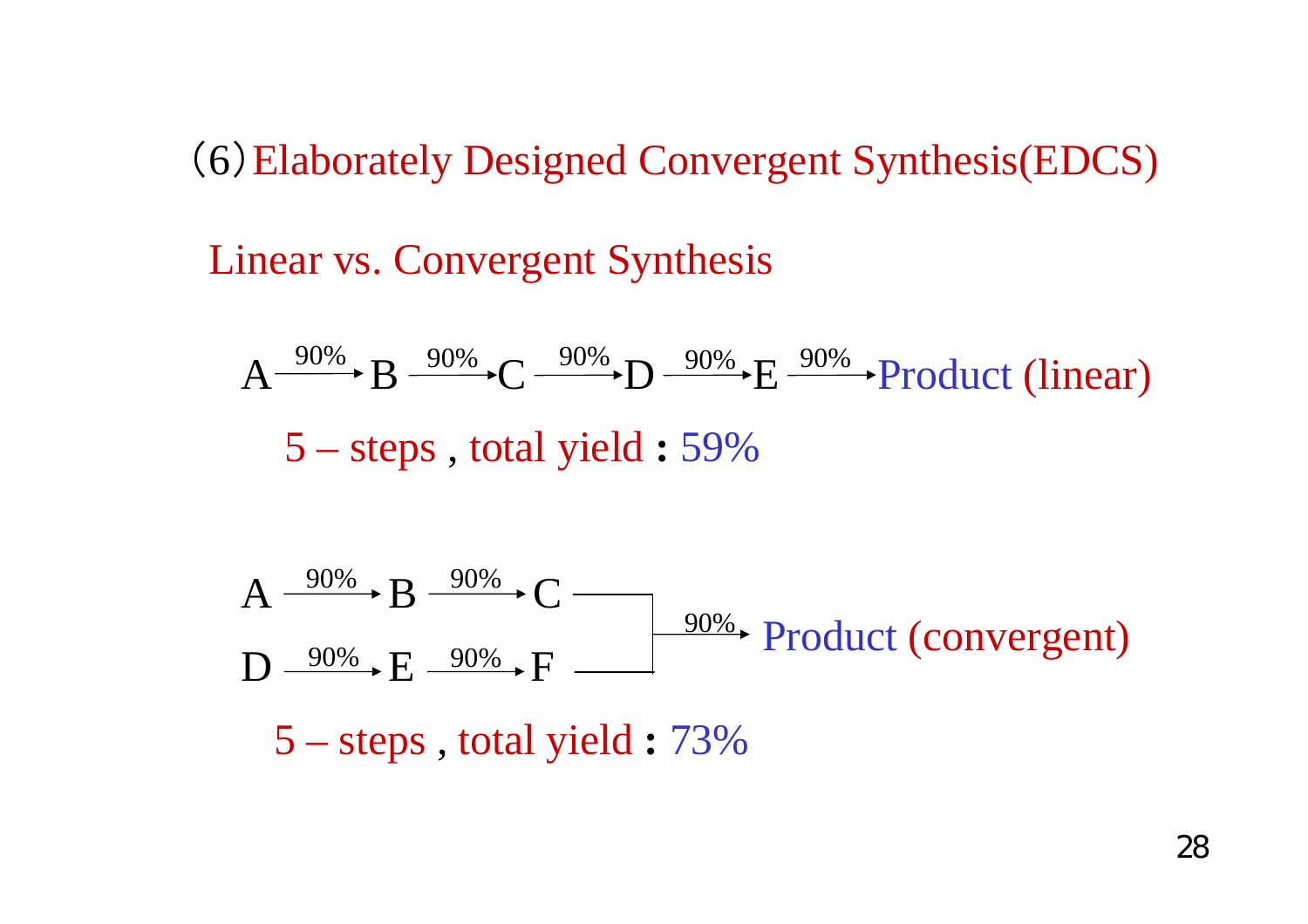

巻頭言 柴崎正勝 教授(東大薬)

Taxol(Paclitaxol)

「タキソール様の分子を地球環境に 負の効果をもたらすことなく トンスケールで合成することができれば、 有機合成は人類にとってほぼ100%の 成熟度に達したと言えるのではないか」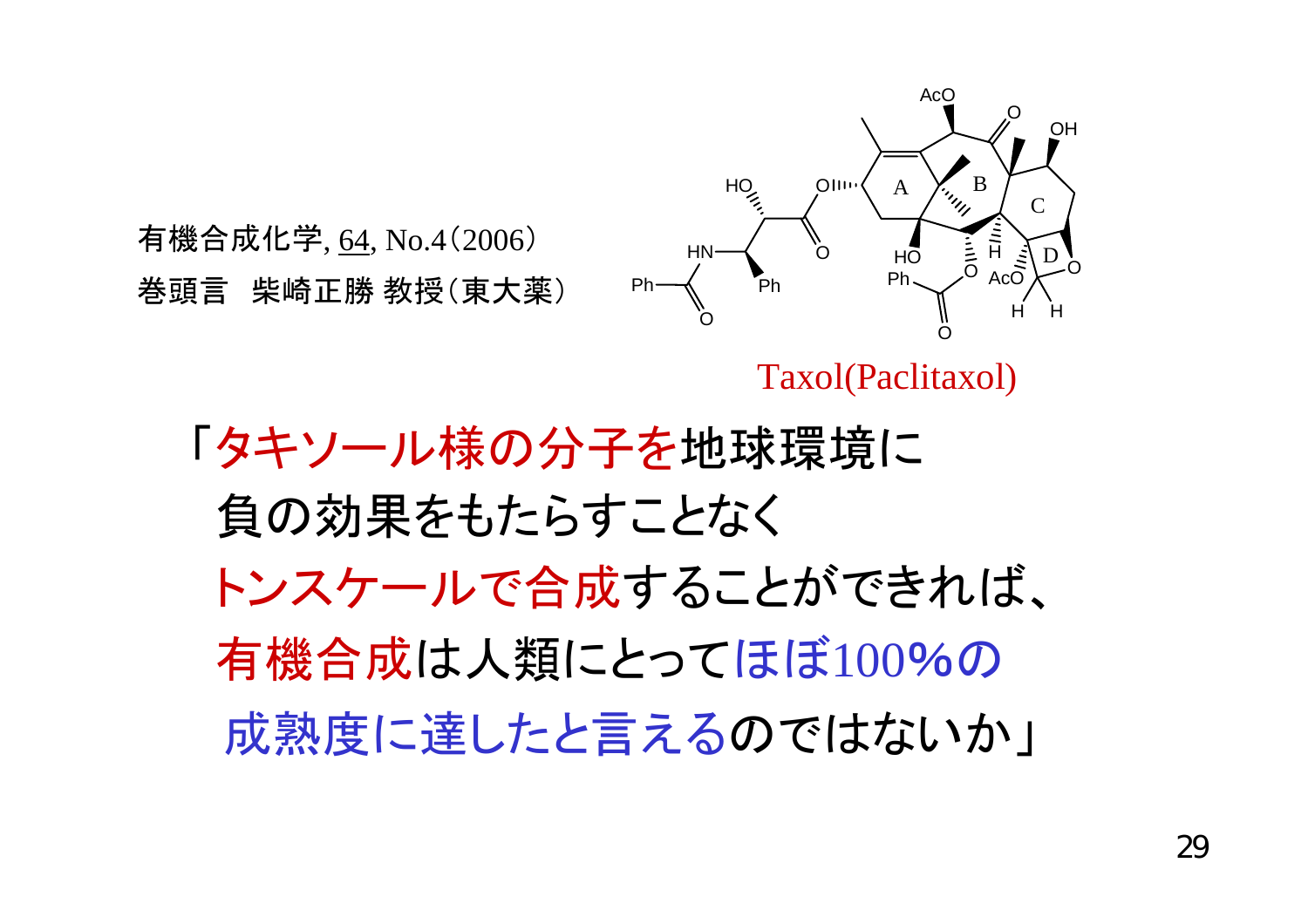#### 例としてDanishefskyによるTaxolの全合成(51工程)を 工業化すると仮定する 〔*J.A.C.S.,* 118, 2843(1996)〕



(6)Tail addition **: 4** 工程 製薬大企業担当

この方法を改良進化させればTaxolの工業的製法も可能 (勿論、植物抽出、植物細胞培養との値段の競争となる) それ故今後はElaborately Designed Convergent Synthesis (EDCS)が重要となる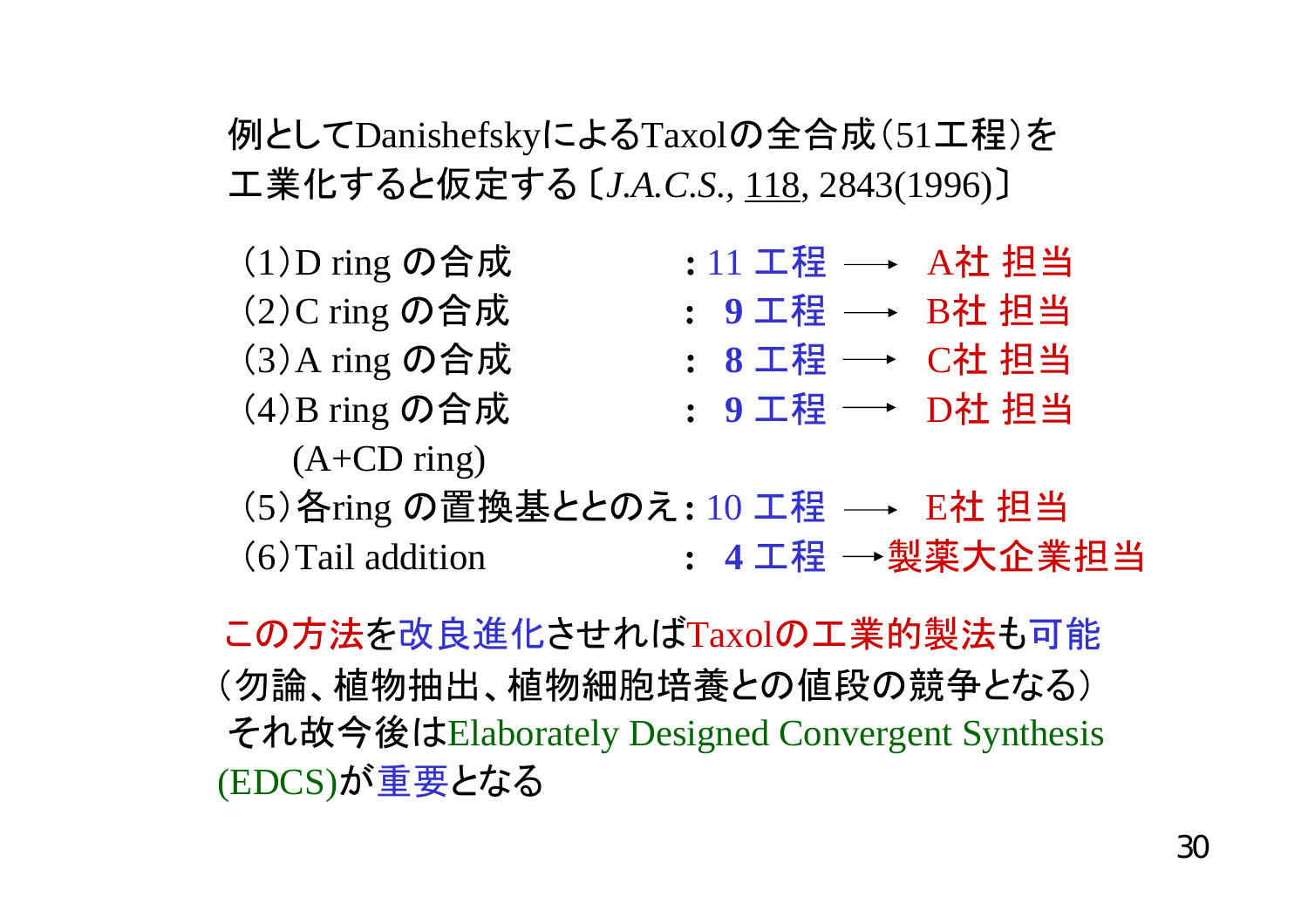## (7)マイクロ化学(マイクロリアクター)の更なる進展 (マイクロ化学プロセス技術)

- ロボット・マイクロ合成研究会 (近畿化学協会合成部 1998~)
- マイクロ化学プロセス研究会 (化学工学会 2001~)
- 触媒学会・マイクロリアクター研究会(触媒学会 <sup>2002</sup>~)
- マイクロ化学プロセス技術研究組合 (NEDO 2002~) (3プロジェクト、29企業、11大学 再委託先、

2003年改名,2006年3月終了)

● マイクロケミカル・イニシアティブ (MCI 2004~)

(オムロン、オリンパス等 6社)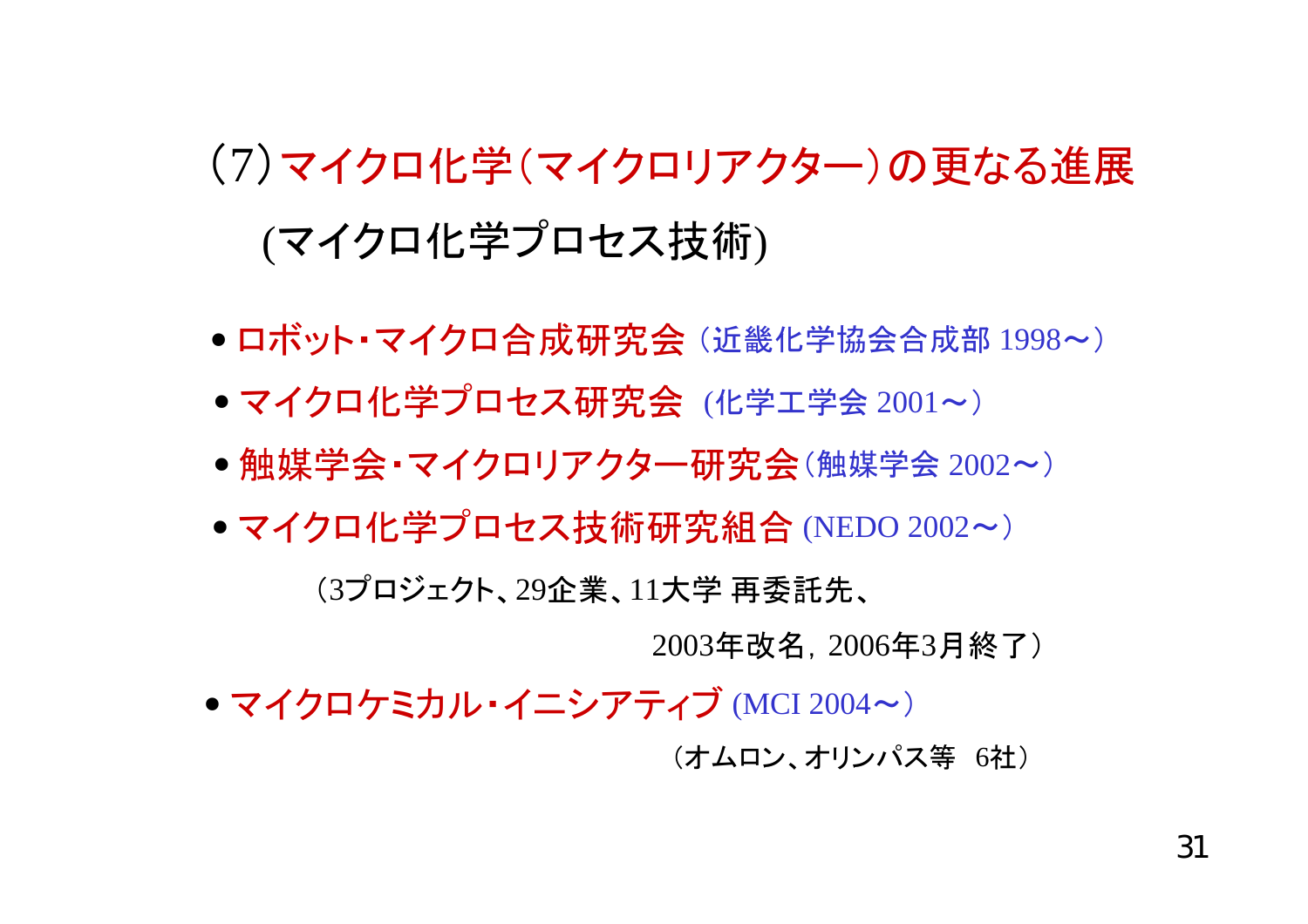#### マイクロ反応技術の特徴

- 反応収率 が高い
- **●副生生物や廃棄量が少ない**
- 反応時間 が短い
- Green Chemistry
- 数トン~数百トン/年 生産可能

(マイクロリアクターを多数個積層)

(物理、物理化学的 理論 省略)

学問 ──── 実用的技術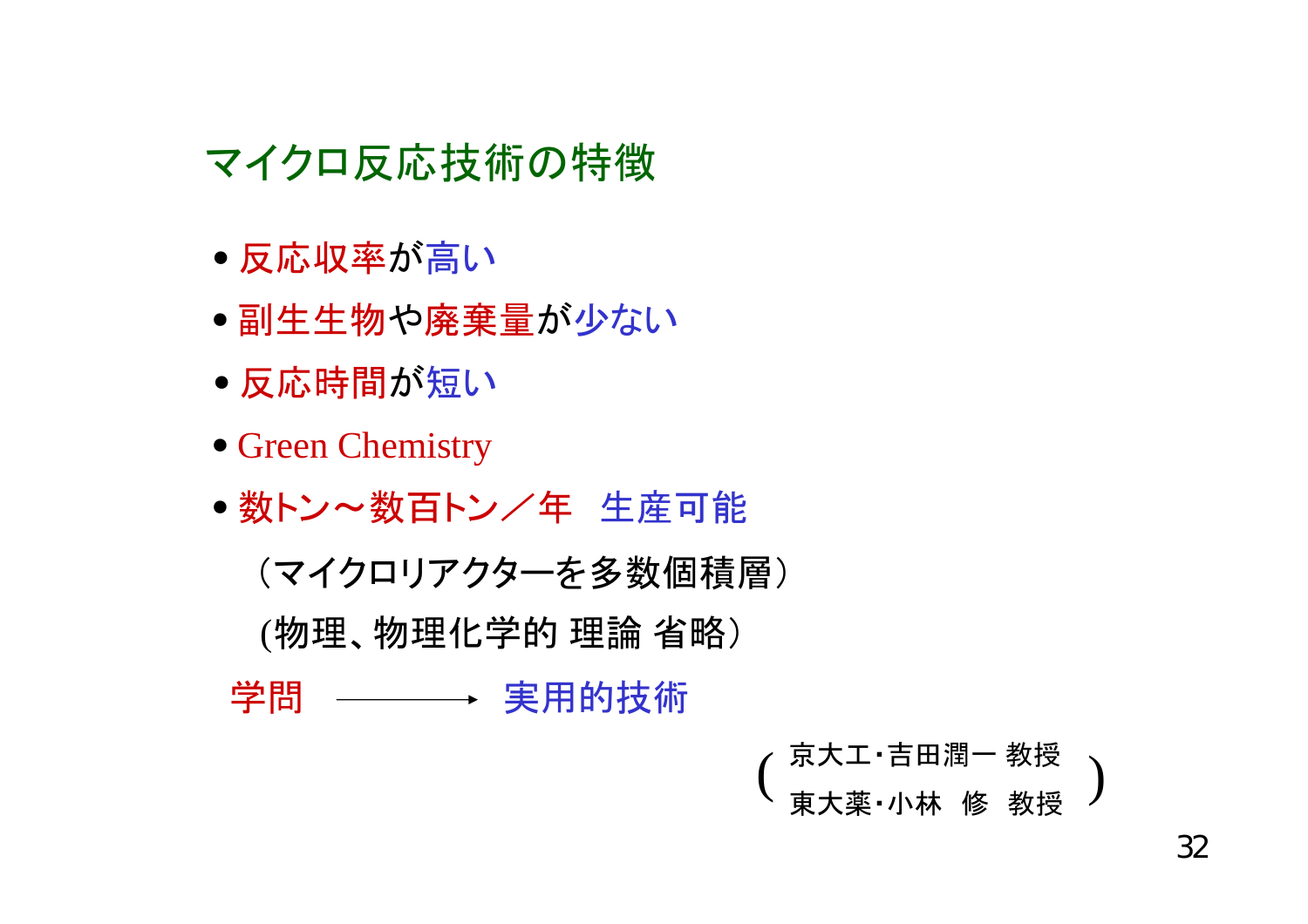

従来技術(バッチ反応など)でできる反応を マイクロリアクターで少々「高効率」化しても 費用対効果の点であまり意味がない

(1)新規な効率化反応

直接フッ素化反応、不斉合成反応など (液相一液相二相系、気相一液相一固相等 多相系反応等)

(2)爆発性反応

(元来 気-液、液-液、固-液反応に効率的)

(3)毒性反応

〔岡本 秀穂、化学装置 9月号 74(2004)〕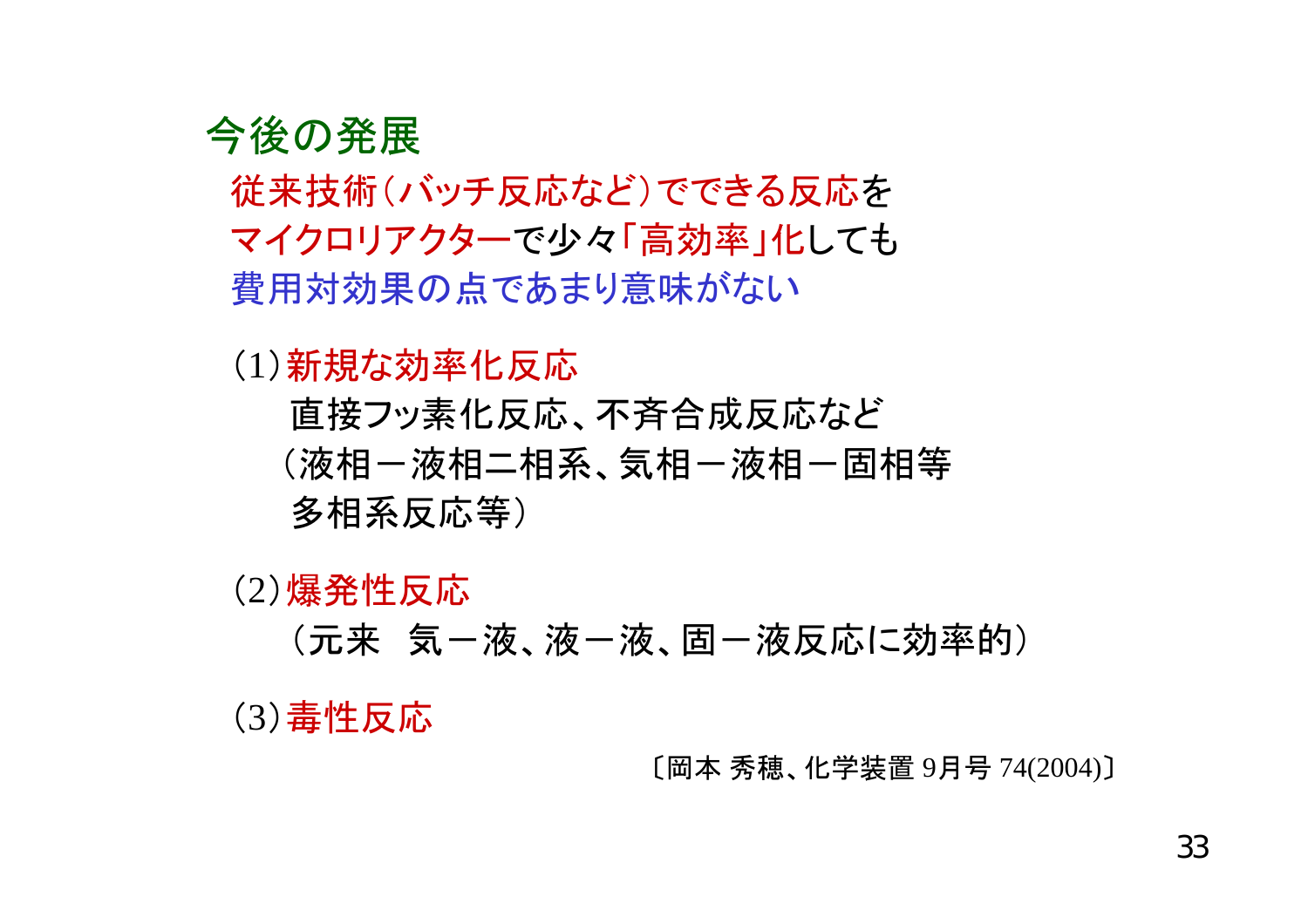(8)Click Chemistry (Porf. Sharpless)に分類される 新反応の開発

*Angew.Chem.Int.Ed*., 40, 2005 (2001)  $\left\{\n \begin{array}{l}\n \text{Angew. Cnem.}\text{Im.} \text{Ea., } \frac{40}{2002}, \\
\text{C&EN, Feb.} \text{16, 2004, page 63}\n \end{array}\n \right.$ 

- Reagents fuse easily, irreversibly
- Wide in scope, very high yields generate only inoffensive byproducts that can be removed by non-chromatographic methods, stereospecific
- All highly exergonic with thermodynamic driving forces from 20 to 50 kcal per mole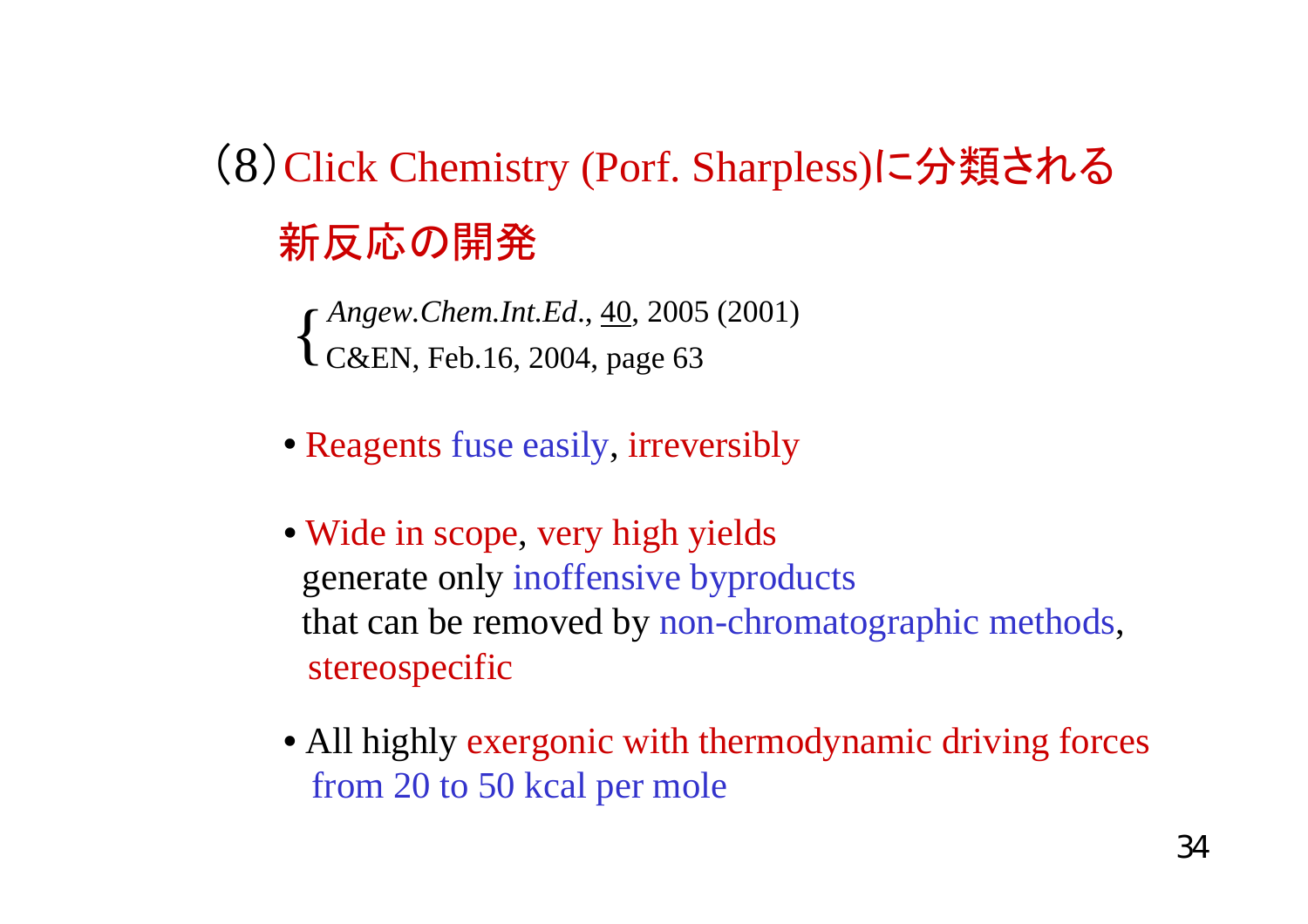Click chemistry (contin.)

Epoxide,Aziridine の ring opening reactions Diels – Alder, 1,3 – dipolar cycloadditions Oxidative Addition of Heteroatoms to Olefins(OH 、NT s etc.)

( 9 )Ionic Liquid の更なる研究と合成反応への 応用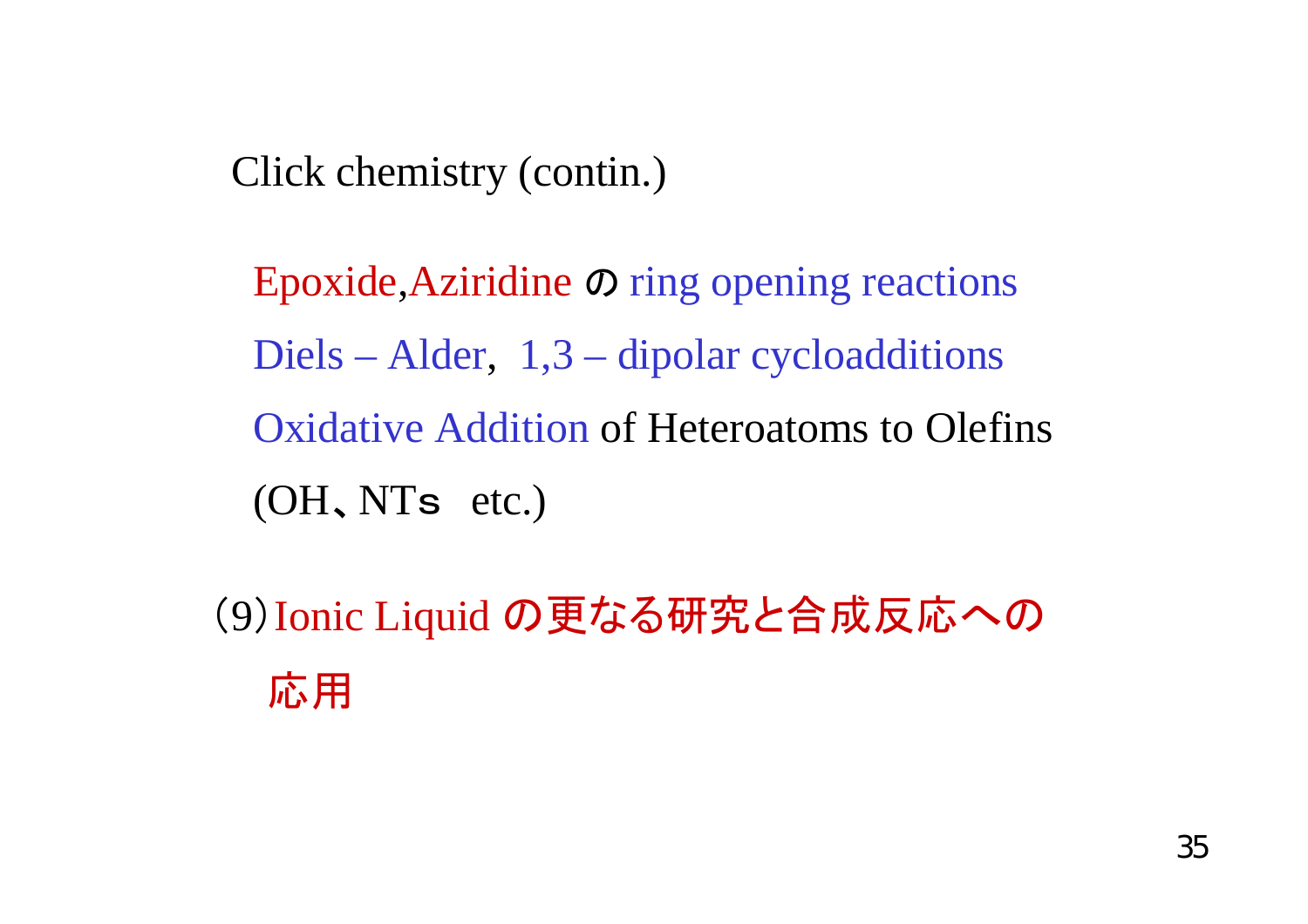(10)海洋生理活性天然物の工業的合成法の開発

現在、約3千弱の海洋生物から 約1万の化合物が 単離・構造決定されている(テルペン、ステロイド、 アルカロイド、ペプチドが多い)

抗腫瘍、抗カビ、抗ウィルス 入手ソース 海綿、珊瑚、軟体動物、 ホヤ、棘皮動物

大量採取は環境破壊につながる為、許されない 合成するより方法はない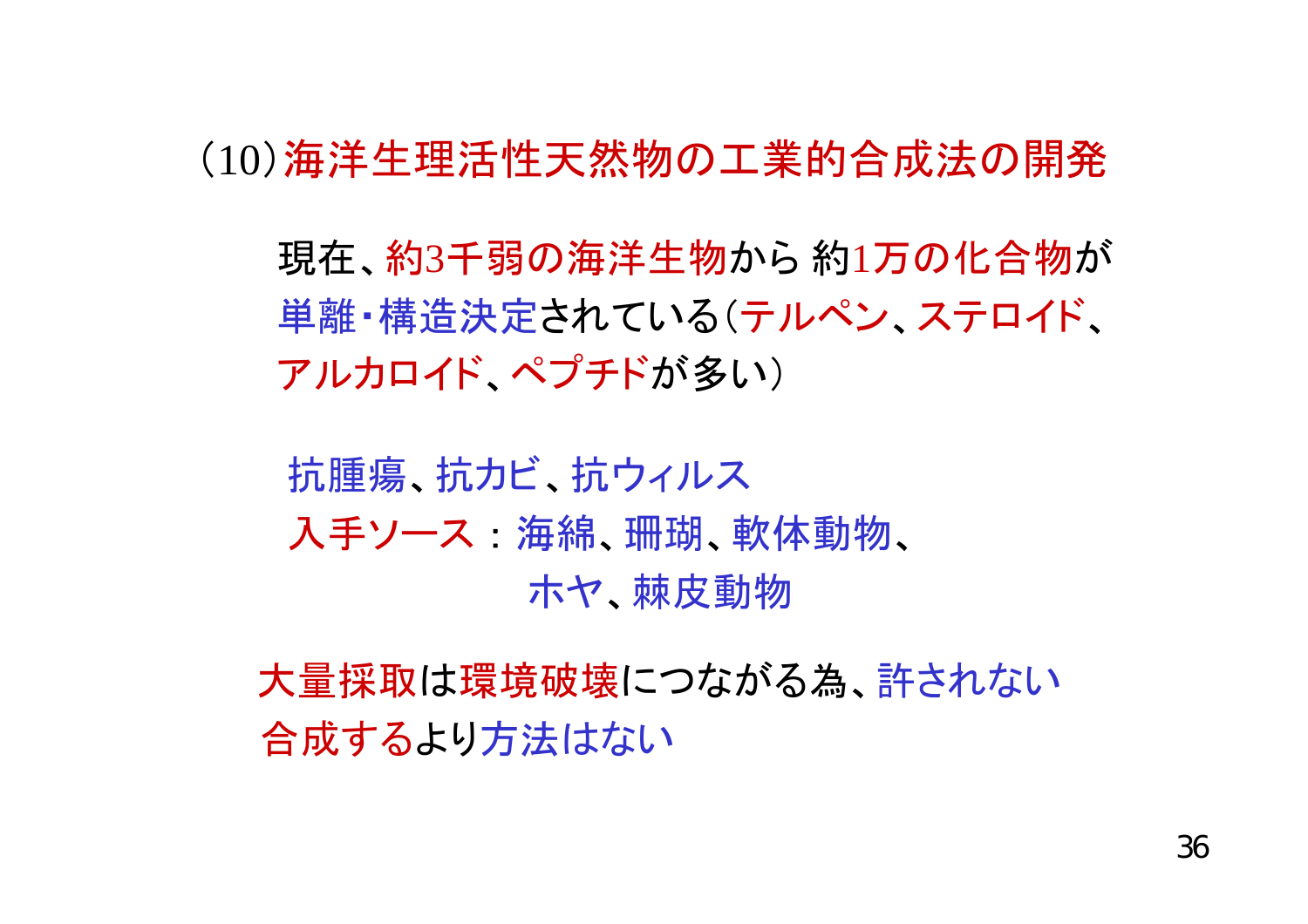



Ecteinascidin 743

カリブ海のホヤから単離 抗腫瘍 スペインのPharma Mar社が 開発を進めている 全合成 : Corey

Bryostatin 1

コケムシより単離 NCI phase  $\mathbb I$ , Protein Kinase C Inhibitor

〔調査研究「海洋天然物資源に関する調査」 ヒューマンサイエンス振興財団(平成16年3月〕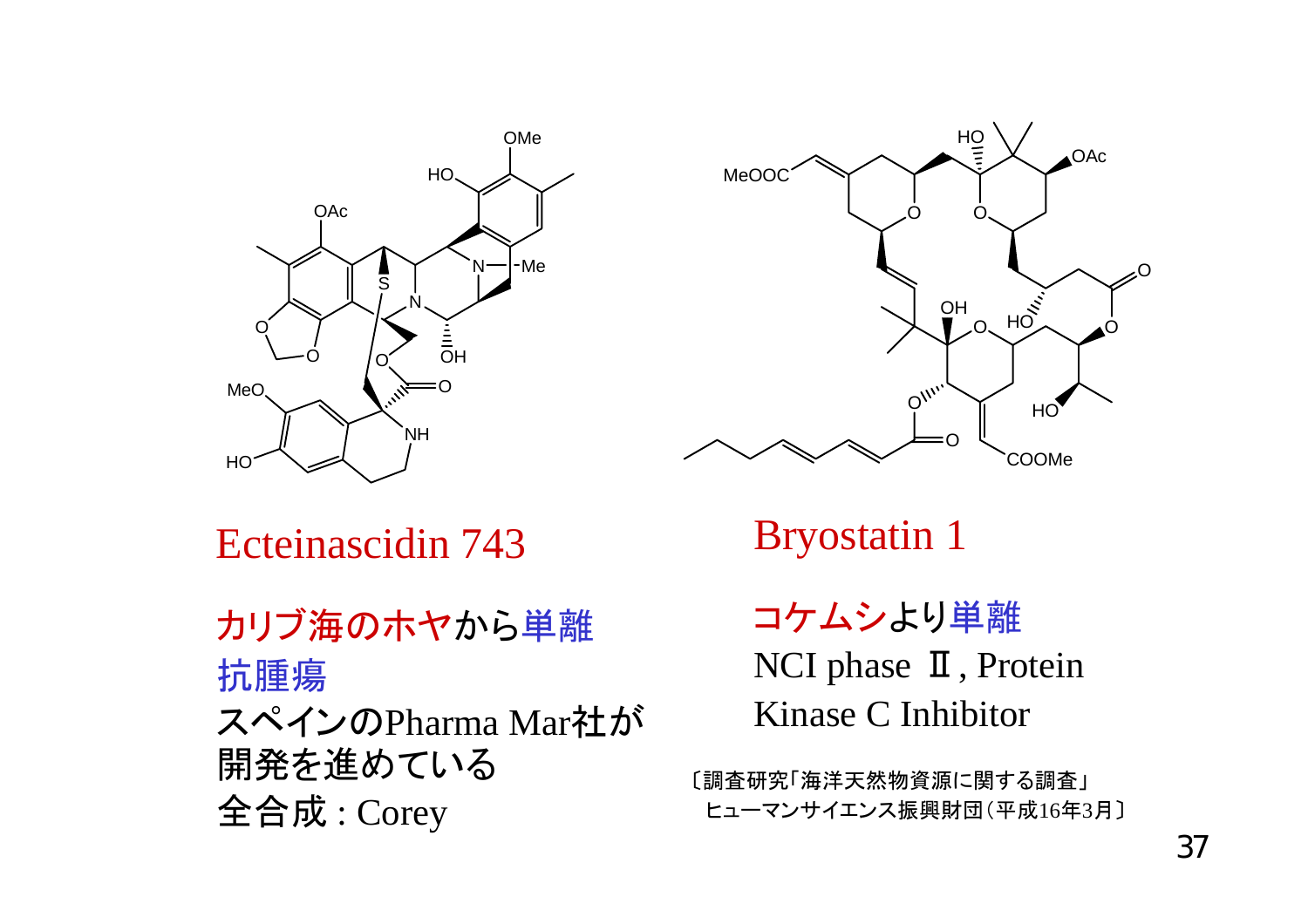- • 複雑な構造を有する海洋生理活性天然物でその 合成に於て仮に40工程を要するとしても精密なデ ザインによるBuilding Blockを数社が合成し、これ を大企業がConvergent Synthesisに移行させれば 工業的大量合成が可能になる 〔Elaborately Designed Convergent Synthesis(EDCS)〕
- $\bullet$  ほんとうによくきき、人の命をすくう化合物(薬)で あれば値段などは問題にならない
- • 従って大学での全合成研究は基礎研究であって もconvergen<sup>t</sup>な方法は価値が高い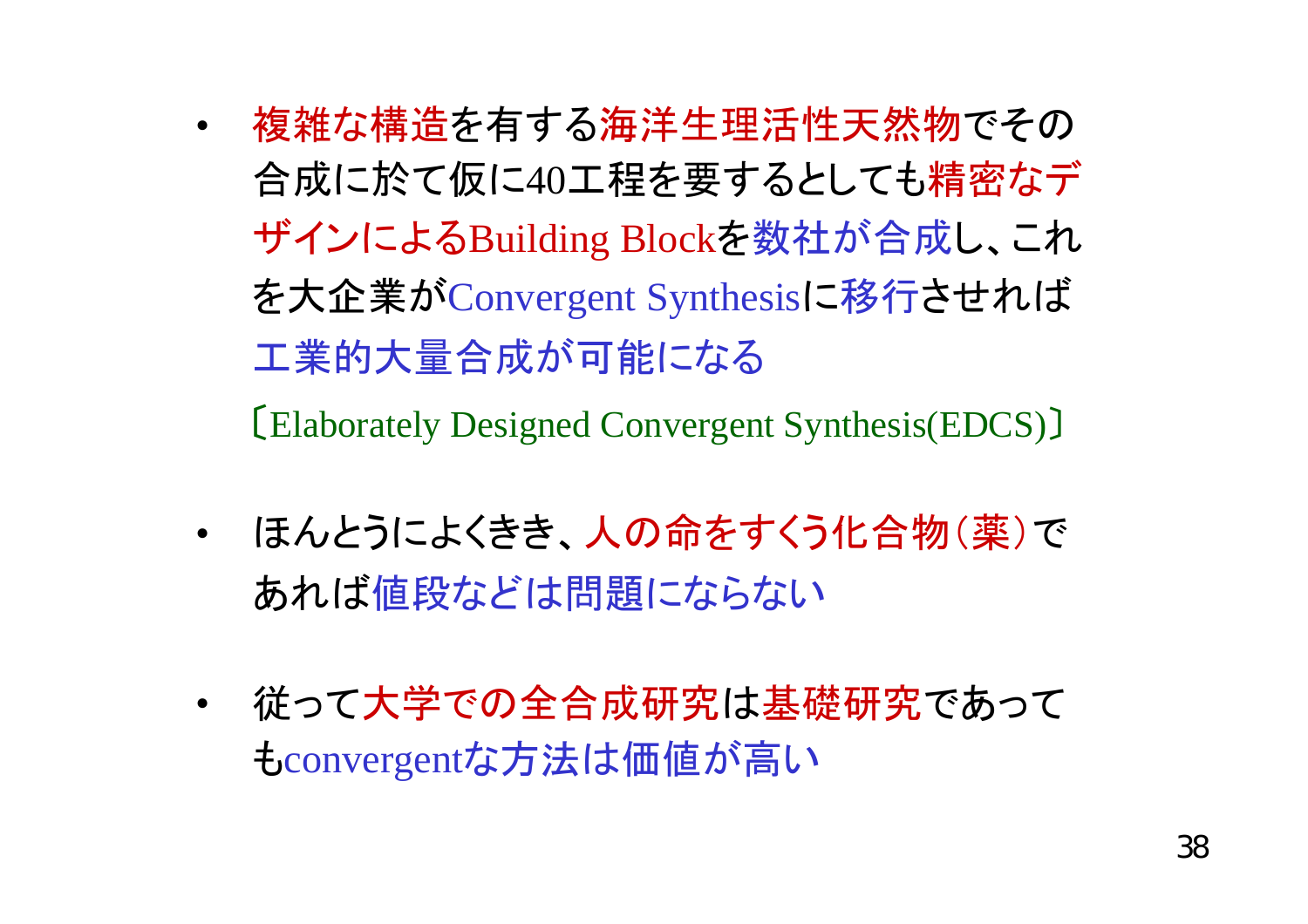## (Ⅴ)終りに

- プロセス化学では未だ不可能なことが多くある
- •• 純学問的研究 ←━━━━ 企業が価値を見出す
- 企業化を頭に描 いた学問的研究 } 企業が導入
- • 企業のプロセス化学研究者はneedsを、大学の研 究者に常に伝えなければならない
- • 変化への挑戦が不可能を可能にする (最初から不可能としてあきらめない)